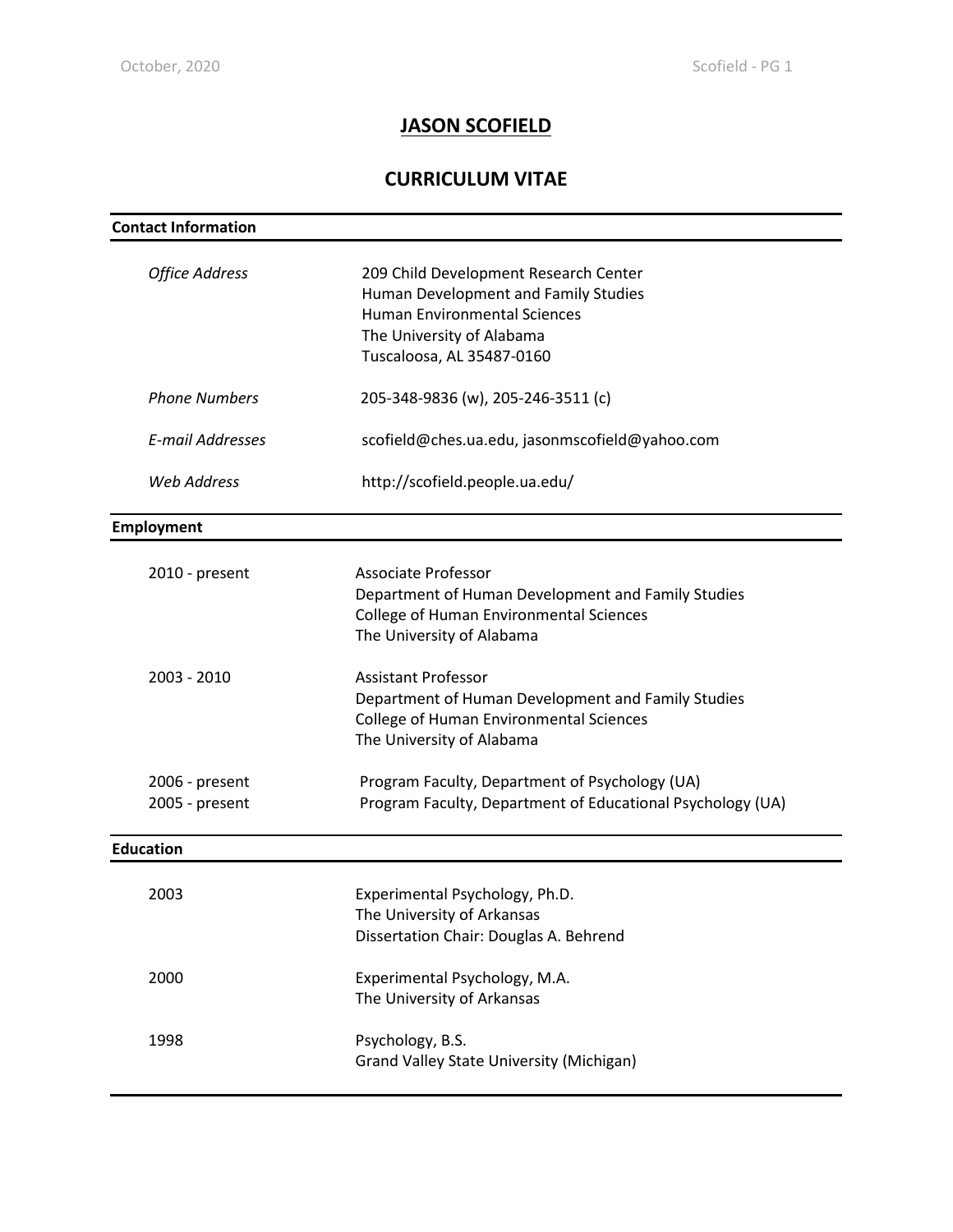## **RESEARCH**

#### \*Student Co-author

## **Publications**

## *Published Papers*

Chapman, M. S.<sup>\*</sup>, May, K. E.<sup>\*</sup>, **Scofield, J.**, DeCoster, J., & Bui, C. (2020). Does Group Membership Affect Children's Judgments of Social Transgressions? *Journal of Experimental Child Psychology*, 189.

Burns-Nader, S. **Scofield, J.**, & Jones, C.\* (2019). The Role of Shape and Specificity in Young Children's Object Substitution. *Infant and Child Development, 28,* e2124. https://doi.org/10.1002/icd.2124

**Scofield, J.**, Merriman, W. E., & Wall, J. L.\* (2018). The Effect of a Tactile-to-Visual Shift on Young Children's Tendency to Map Novel Labels Onto Novel Objects. *Journal of Experimental Child Psychology, 172,* 1-12.

Buhr, A. P., **Scofield, J.**, Eyer, J. C., & Walden, T. (2017). Cued Self Awareness And Behavioral Performance. *Speech, Language, and Hearing, 20*, 187-195.

Graham, E. G.<sup>\*</sup>, Leslie, A. D.<sup>\*</sup>, & **Scofield, J.** (2015). The effects of source unreliability on prior and future word learning. *First Language*, *35*, 431-445.

Wall, J.\* , Merriman, W. E., & **Scofield, J.** (2015). Young Children's Disambiguation Across the Senses. *Cognitive Development*, 35, 163-177.

Scofield, J., Gilpin, A. T., Pierucci, J.<sup>\*</sup>, & Morgan, E. R.<sup>\*</sup> (2013). Matters of Accuracy and Conventionality: Prior Accuracy Guides Children's Evaluations of Others' Actions. *Developmental Psychology, 49,* 432-438.

**Scofield, J.** (2012). Word Learning. *Encyclopedia of the Sciences of Learning, 23*, 3463-3465.

**Scofield, J.** & Behrend, D. A. (2011). Clarifying the role of joint attention in children's word learning. *First Language, 31,* 326-341.

Scofield, J., Miller, A.<sup>\*</sup>, & Hartin, T.<sup>\*</sup> (2011). Object movement in preschool children's word learning. *Journal of Child Language, 38,* 181-200.

Allen, R.\* & **Scofield, J.** (2010). Word Learning from Videos: More evidence from 2-year-olds. *Infant and Child Development*, *19*, 649-661.

**Scofield, J.**, Hernandez-Reif, M., & Keith, A. B.\* (2009). Preschool children's multimodal word learning. *Journal of Cognition and Development, 10*, 306-333.

**Scofield, J.** & Williams, A.\* (2009). Do 2-year-olds Disambiguate and Extend Words Learned from Video? *First Language, 29,* 228-240.

**Scofield, J.** & Behrend, D. A. (2008). Learning words from reliable and unreliable speakers. *Cognitive Development, 23,* 278-290.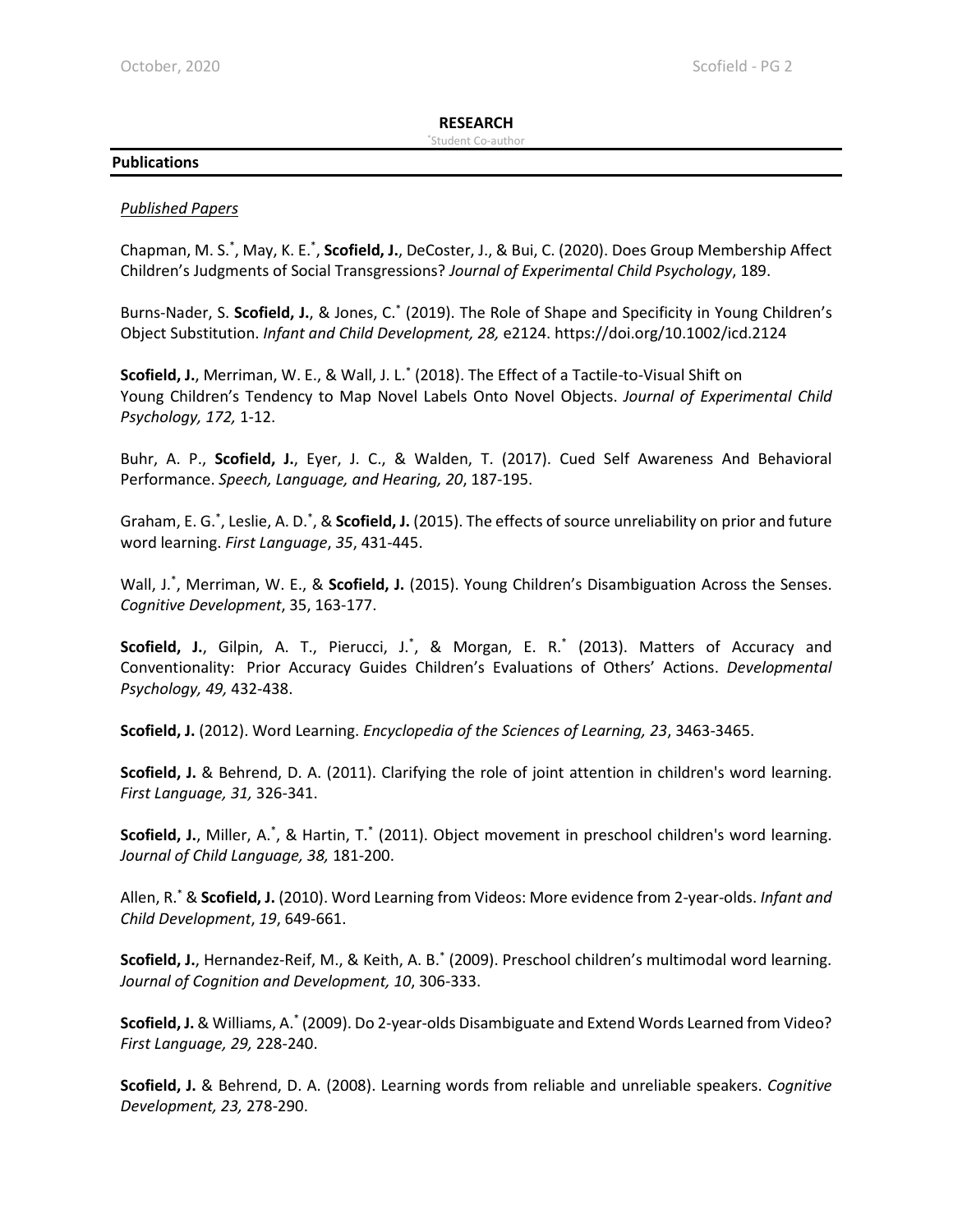**Scofield, J.** & Behrend, D. A. (2007). Two-year-olds differentially disambiguate words and facts. *Journal of Child Language, 34,* 875-889.

**Scofield, J.**, Williams, A.\* , & Behrend, D. A. (2007). Word learning in the absence of a speaker. *First Language, 27,* 297-311.

Behrend, D. A. & **Scofield, J.** (2006). Verbs, actions, and intentions. In K. Hirsh-Pasek & R. Golinkoff (Eds.) *Early verb learning: Action meets words.* Oxford, UK: Oxford University Press.

Behrend, D. A., **Scofield, J.**, & Kleinknecht, E. E. (2001). Beyond fast mapping: Young children's extensions of novel labels and novel facts. *Developmental Psychology, 37,* 698-705.

#### *Papers In Preparation or Under Review*

Thoma, S. J., **Scofield, J.**, May, K.<sup>\*</sup>, & Hartin, T.<sup>\*</sup>. (Under review). Moral Forecasting: The Role of Valence and Domain in Predicting Future Moral Actions. Cognitive Development.

Thorn, J.\*, May, K.\*, Marble, K., Boseovski, J., & Scofield, J. (Under review). Judging the Victims and Beneficiaries of Social Actions. Social Development.

Stager, C., Morett, L., Stelmach, A., Parente, G., Mickler, J., & Scofield, J. (Under review). Children Disambiguate Novel Words Flexibly Based on the Amount and Location of Phonological Contrasts. Journal of Child Language.

Williams, L.<sup>\*</sup>, May, K., & Scofield, J. (In prep). Children's Evaluations of Moral and Conventional Retaliations.

**Scofield, J.**, Savage, S., May, K., Stelmach, A., & Stager, C. (In prep). You Can't Say That! Children's Acquisition of Socially Prohibited Words.

**Scofield, J.**, Chernyak, N., Deatkine, E., Linetsky, K, Davila, A. L., & Sobel, D. (In prep). Children's Early Conceptions of Free Will and the Controllability of Thoughts, Actions, and Feelings.

#### *On-going Collaborative Projects*

**Scofield, J.** & Buhr, A. Children's Acquisition of Socially Prohibited Words.

**Scofield, J.** & Danovitch, J. Children's Information Sharing.

**Scofield, J.** & Stager, C. The Effect of Parent Technology Use on Parent-child Interactions and Child Development Outcomes.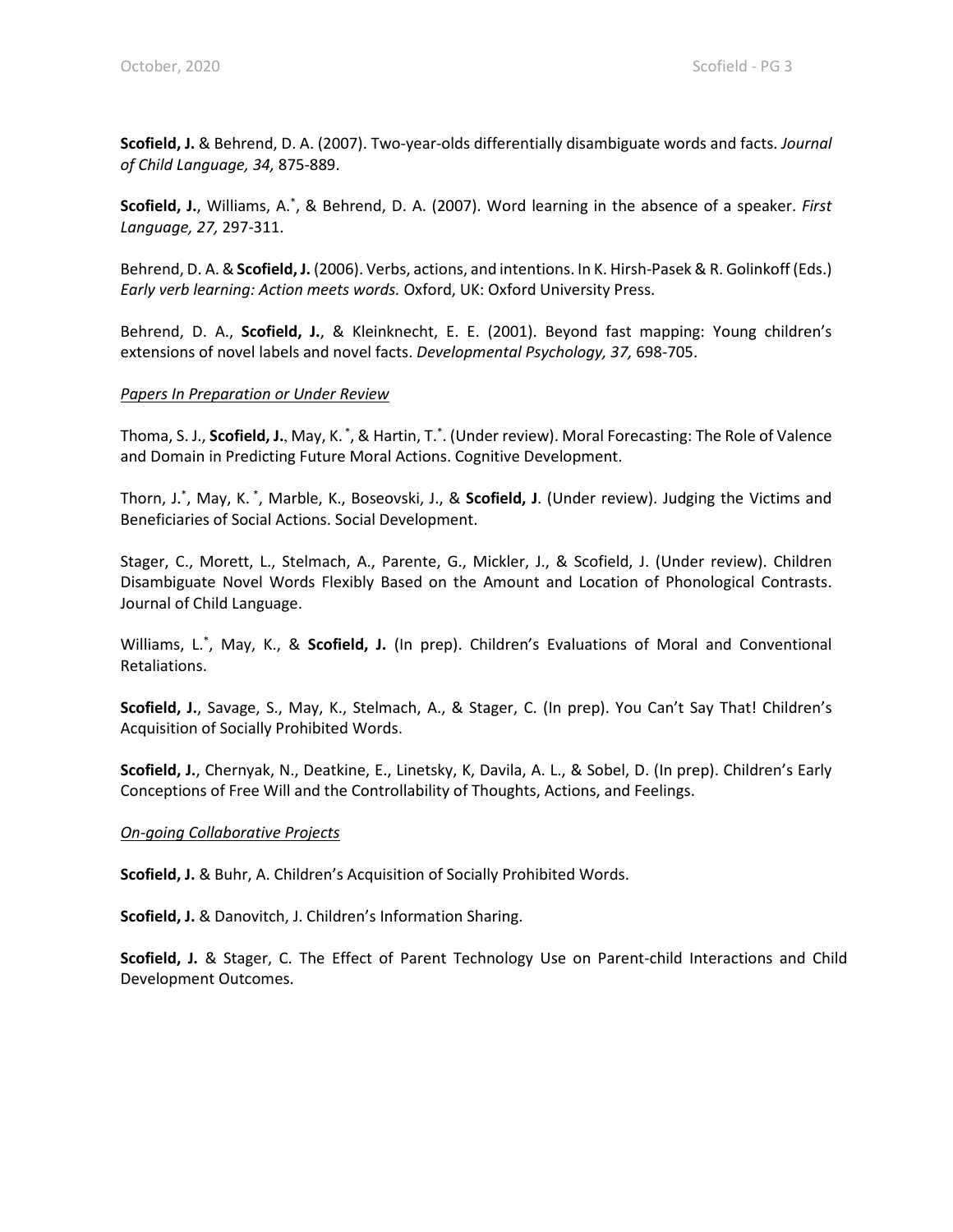#### **Grants and Funding**

#### *External Proposals Submitted*

**Scofield, J.** & Danovitch, J. (2020). (Under review). Collaborative Research: CHILDREN'S INFORMATION SHARING. NSF – Developmental Sciences. Role: Principal Investigator.

**Scofield, J.** & Buhr, A. (2020). (Not funded). Children's Acquisition of Socially Prohibited Words. NSF - Division of Behavioral and Cognitive Sciences, Developmental Sciences Program. Role: Principal Investigator.

**Scofield, J.** & Danovitch, J. (2019). (Not funded). Collaborative Research: CHILDREN'S INFORMATION SHARING IN STEM DOMAINS. NSF - Research on Learning in Formal and Informal Settings, EHR Core Research (ECR). Role: Principal Investigator.

**Scofield, J.** & Stager, C. (2019). (Funded for \$15,338). The Effect of Parent Technology Use on Parentchild Interactions and Child Development Outcomes Alabama Women's Commission. Role: Principle-Investigator.

Jovanov, E., Schwebel, D. C., & **Scofield, J.** (2019). (Not funded). Bridging Engineering, Medical Sciences, and Child Development in the UA System: Development and Evaluation of a Safe Pill Bottle to Reduce Child Poisoning Risk. The McMahon/Pleiad Prize, University of Alabama System. Role: Co-Investigator.

Fonseca, D. J., Cook, R., Dolliver, D., & **Scofield, J.** (2017, 2018). (Not funded). Environment and Individual Law Enforcement Factors Impacting Decisions to Shoot in High Threat Situations NSF - Division of Behavioral and Cognitive Sciences, Law & Social Sciences Program. Role: Co-Investigator.

**Scofield, J.** & Buhr, A. (2017). (Not funded, Moderately Competitive). Children's Acquisition of Socially Prohibited Words. NSF - Division of Behavioral and Cognitive Sciences, Developmental Sciences Program. Role: Principal Investigator.

**Scofield, J.** & Buhr, A. (2016, 2017). (Not funded, Priority Scores = 66, 60 resp.) Children's Acquisition of Socially Prohibited Words. NIH - National Institute of Child Health and Human Development (R15 - Academic Research Enhancement Award - AREA). Role: Principal Investigator.

Bissell, K. & **Scofield, J.** (2010). (Not funded). Understanding and Promoting Health Literacy. NIH - National Institute of Child Health and Human Development (R01). Role: Co-Investigator.

**Scofield, J.** & Hernandez-Reif, M. (2009). (Not funded). Finding the Best Media Sources for Getting Science to Rural America. NIH - National Institute of Child Health and Human Development (Challenge Grant). Role: Principal Investigator.

**Scofield, J.** (2008). (Not funded). Learning Words from Videos. The Spencer Foundation - Teaching, Learning, and Instructional Resources. Role: Principal Investigator.

**Scofield, J.** (2003). (Not funded). Word Learning Under Conditions of No Attention. NIH - National Institute of Deafness and Communication Disorders (R03). Role: Principal Investigator.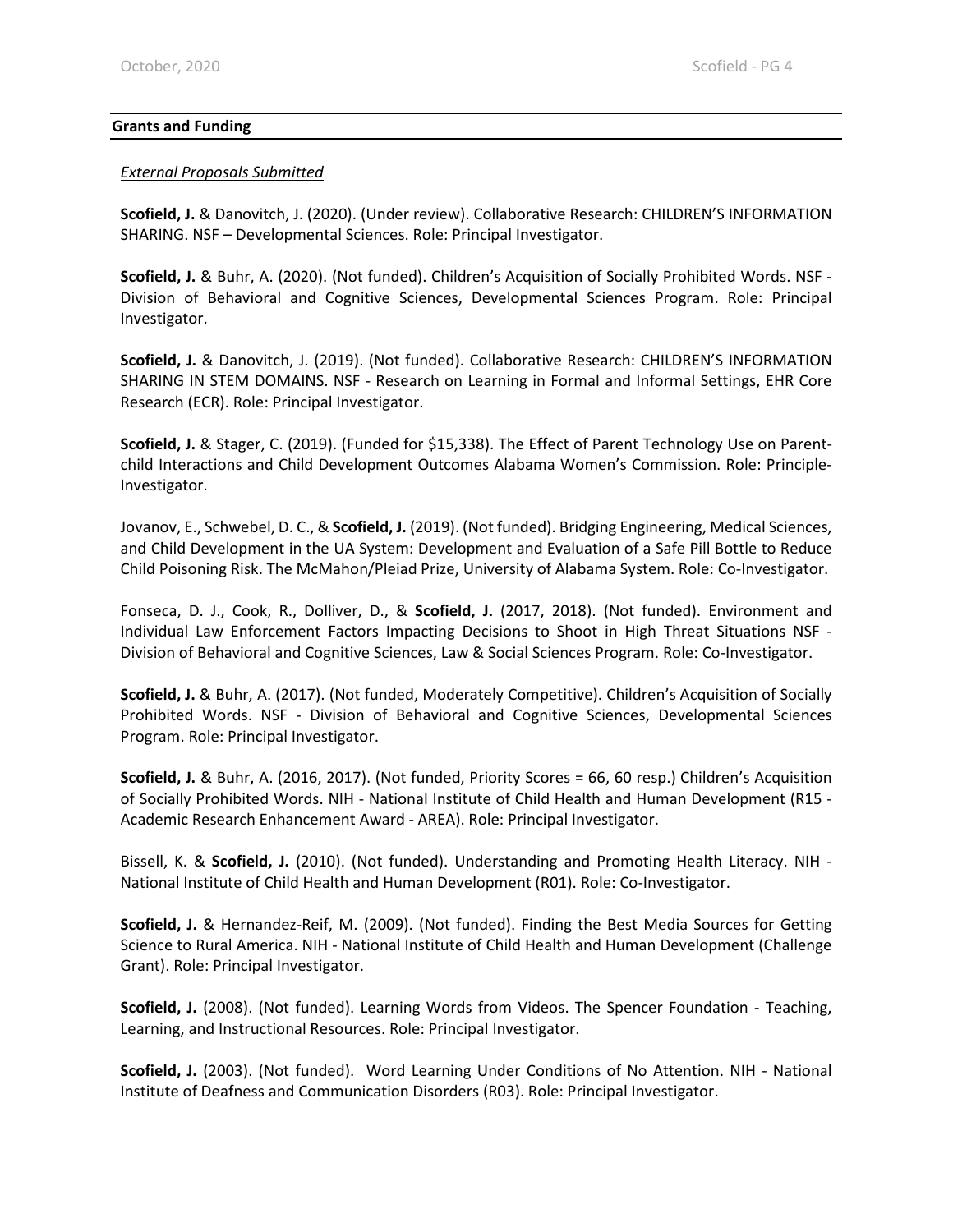**Scofield, J.** (2002). (Not funded). Word Learning in the Absence of Joint Attention. National Institute of Deafness and Communication Disorders. NIH - NRSA Pre-doctoral Fellowship (F31). Role: Principal Investigator.

#### *Internal Proposals Funded*

**Scofield, J.** (2018). Children's Information Sharing. CHES Visiting Scientist Program to host Dr. Judith Danovitch (University of Louisville). Role: Principal Investigator. Funded for up to \$30000.

**Scofield, J.** (2013). Children's Trust of Foreign Speakers when Learning Object Names and Functions. SECU Visiting Faculty Travel Award. Role: Principal Investigator. Funded for \$2500.

**Scofield, J.** (2004). The Role of Intention in Children's Understanding of Pretense. Research Grants Committee, University of Alabama. Role: Principal Investigator. Funded for \$5000.

**Scofield, J.** (1998). What's so Special about Word Learning Anyway? Marie Howells Fund, Department of Psychology, University of Arkansas. Role: Principal Investigator. Funded for \$2000.

#### **Presentations**

#### *National/International Conference Presentations*

Stager, C.\*, Stelmach, A.\*, & **Scofield, J.** (2020). 2- and 3-yr-olds Do Not Always Disambiguate Contrasting Words. Poster presented at the International Congress on Infant Studies Biennial Congress. Glasgow, Scotland (held virtually due to Covid-19).

Linetsky, K. A.<sup>\*</sup>, Feiler, J.<sup>\*</sup>, & Scofield, J. (2019). Children's Explanations of Natural Events. Poster presented at the Cognitive Development Society Conference. Louisville, KY.

May, K. E.<sup>\*</sup>, Gideon, L.<sup>\*</sup>, & Scofield, J. (2019). The Role of Inhibitory Control in Syntactic Ambiguity Processing. Poster presented at the Cognitive Development Society Conference. Louisville, KY.

Davila, L.\* Williams, A., Danovitch, J., & **Scofield, J.** (2019). Children's Selective Information Sharing. Poster to be presented at the Society for Research in Child Development Biennial Conference. Baltimore, MD.

Scofield, J., Cagle, S.\*, Linetsky, K.\*, Davila, L.\*, Chernyak, N., Sobel, D. (2019). Children's Beliefs about the Controllability of Thoughts, Actions, and Feelings. Poster to be presented at the Society for Research in Child Development Biennial Conference. Baltimore, MD.

Stager, C.<sup>\*</sup>, Mickler, J.<sup>\*</sup>, Parente, G.<sup>\*</sup>, & Scofield, J. (2019). Children Do Not Always Disambiguate Contrasting Words. Poster to be presented at the Society for Research in Child Development Biennial Conference. Baltimore, MD.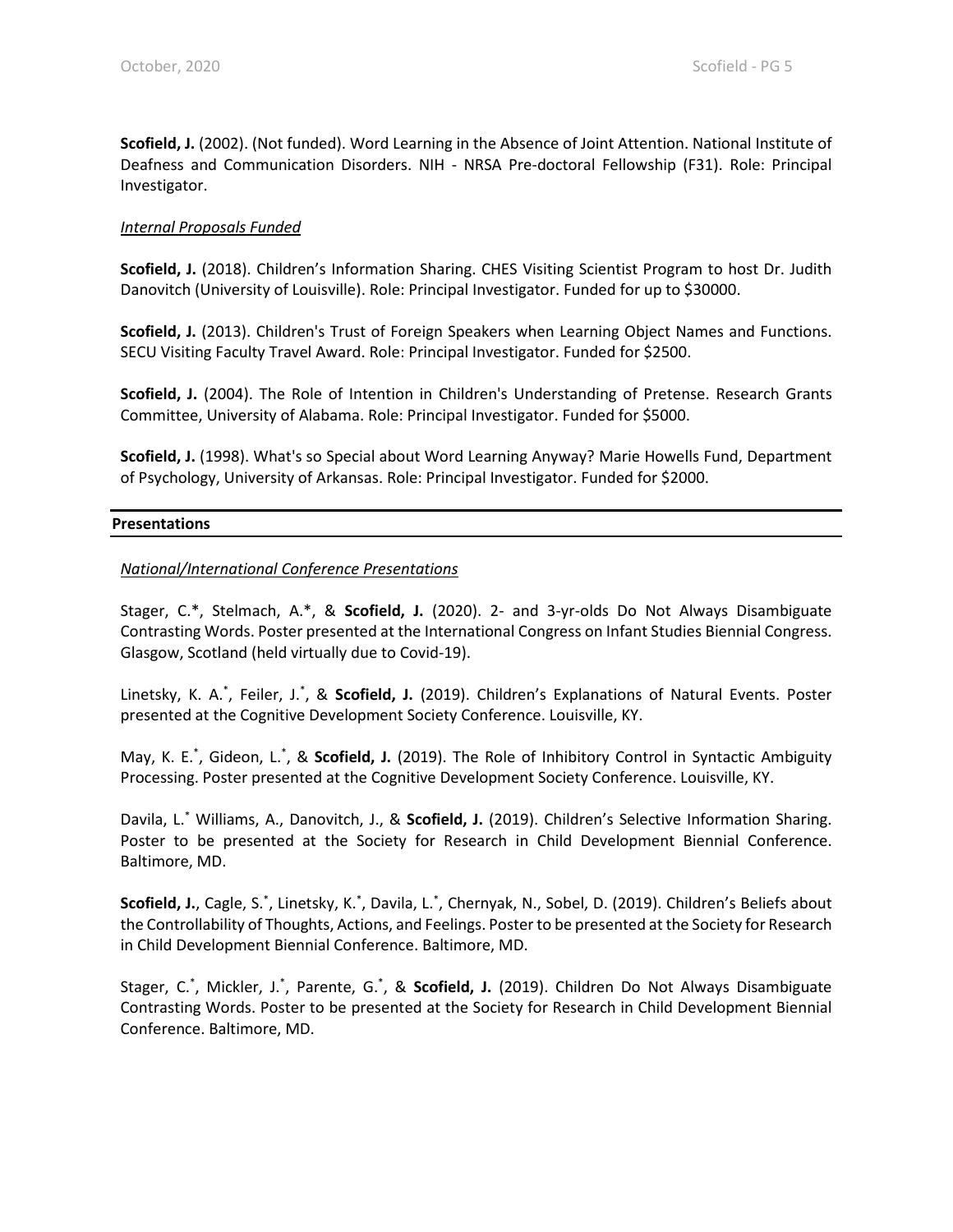Stager, C.\* , Sanders, K.\* , &**Scofield, J.** (2018). Transfer and Learning from Computers in Young Children's Receptive Vocabulary. Poster presented at the American Educational Research Association Annual Meeting. New York City, NY.

**Scofield, J.** & Sanders, K.\* (2017). Family Income, Maternal Education, Receptive Vocabulary, and Word Learning in Preschool Children. Poster presented at the National Council on Family Relations Annual Conference.

**Scofield, J.**, Burns-Nader, S. & Jones, C.\* (2017). The Role of Shape and Specificity in Young Children's Object Substitution. Poster presented at the Cognitive Development Society Conference. Portland, OR.

**Scofield, J.** & Chapman, M.\* (2017). Does Group Membership Affect Children's Judgments of Social Transgressions? Poster presented at the Cognitive Development Society Conference. Portland, OR.

**Scofield, J.** & Williams, L.\* (2017). Judgments of moral and conventional retaliations made by children and adults. Poster presented at the Society for Research in Child Development Biennial Conference. Austin, TX.

**Scofield, J.** & Williams, L.\* (2016). Judgments of moral and conventional retaliations made by children and adults. Paper presented at Society for Research in Human Development 20th Biennial Conference. Denver, CO.

Savage, S.\* & **Scofield, J.** (2016). Learning what not to say: Children's acquisition and use of "bad" words. Poster presented at Society for Research in Human Development 20th Biennial Conference. Denver, CO.

Wall, J.\* , Merriman, W. E., & **Scofield, J.** (2013). Young Children's Coordination of Label Extension Across the Senses. Poster presented at the Meeting for the Society for Research in Child Development. Seattle, WA.

Graham, E. G.<sup>\*</sup>, Leslie, A.<sup>\*</sup>, & Scofield, J. (2013). The Consequences of Trusting Unreliable Sources. Poster presented at the Meeting for the Society for Research in Child Development. Seattle, WA.

Thoma, S. J. & **Scofield, J.** (2013). Do Story Features Moderate the Ratings of Moral and Conventional Actions for Children and Adults? Poster presented at the Meeting for the Society for Research in Child Development. Seattle, WA.

**Scofield, J.** & Merriman, W. E. (2013). Word Retrieval Training Helps Young Children Disambiguate Novel Words in a Cross-modal Task. Poster presented at the Meeting for the Society for Research in Child Development. Seattle, WA.

Thorn, J.\* , **Scofield, J.**, McInnis, M., Thoma, S. J., & Witte, T. H. (2013). Judging the Victims and Beneficiaries of Social Actions. Poster presented at the Meeting for the Society for Research in Child Development. Seattle, WA.

Graham, E. G.\* & **Scofield, J.** (2012). Word Unlearning: What Happens When Children Have To Correct A Word Learning Error? Poster presented at the Meeting for the Society on Research in Human Development. New Orleans, LA.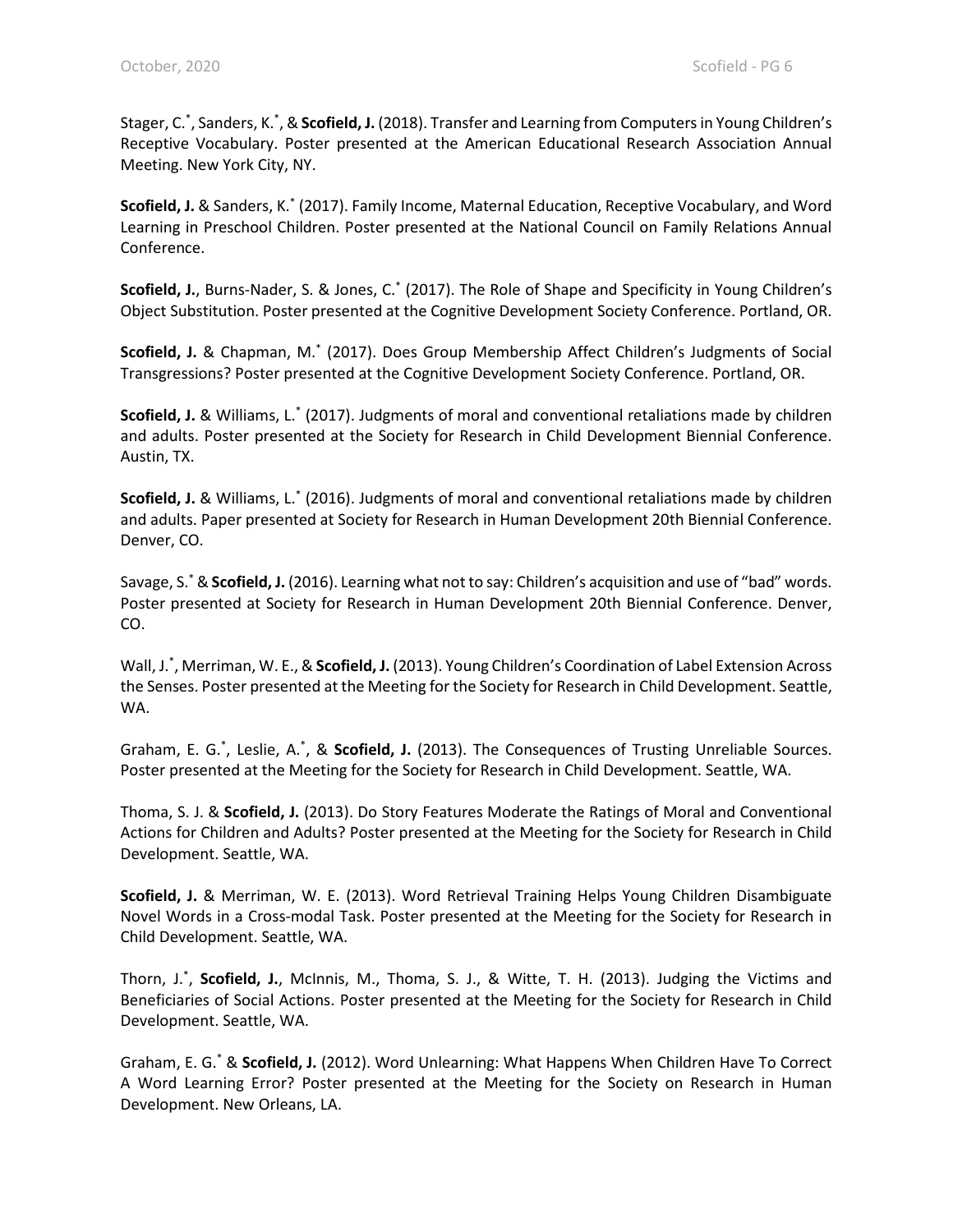Pierucci, J.<sup>\*</sup>, Scofield, J., Gilpin, A. T., & Graham, E. G.<sup>2</sup> (2011). Does Conventionality Matter? Children's Consideration Of Accuracy Vs. Conventionality When Judging Reliability. Poster presented at the Meeting for the Cognitive Development Society. Philadelphia, PA.

Pierucci, J.<sup>\*</sup>, Morgan, E. R.<sup>\*</sup>, Gilpin, A. T., & Scofield, J. (2011). What Determines Reliability When Judging Informants? Accuracy versus Conventionality. Poster presented at the Meeting for the Society for Research in Child Development. Montreal, Canada.

Thoma, S. J., Scofield, J., Casterline, S.<sup>\*</sup>, Hartin, T.<sup>\*</sup>, & Brown, J. T.<sup>\*</sup> (2011). Using Social Domain Information to Predict Future Social Actions. Poster presented at the Meeting for the Society for Research in Child Development. Montreal, Canada.

Sanders, K.\* & **Scofield, J.** (2010). The Effects of SES, Vocabulary Size, and Previous Media Use on Young Children's Ability to Learn Words from Video. Poster presented at the 11th Annual Rural Health Conference. Tuscaloosa, AL.

Thoma, S. J., **Scofield, J.**, Casterline, S.\* , & Hartin, T.\* (2010). Testing the utility of social domain information in predictions of future social actions. Paper submitted the Annual Conference for the Association of Moral Education. St Louis, MO.

Noble, H.<sup>\*</sup>, McCurry, S. A.<sup>\*</sup>, Klinger, L. G., Klinger, M.**, Scofield, J.**, Duncan, A. W.<sup>\*</sup> (2010). Word Learning in Preschoolers with ASD: Is Word Learning Easier with a Computer Than with a Person? Poster submitted to the International Meeting for Autism Research. Philadelphia, PA.

**Scofield, J.** & Allen, R.\* (2010). Word Learning from Videos: Evidence from 2-year-olds. Poster presented at the Meeting for the International Conference on Infant Studies. Baltimore, MD.

Williams, A.\* , Klinger, L. G., **Scofield, J.**, Klinger, M., & Noble, H.\* (2009). Fast-Mapping in Preschoolers with ASD: The Role of Word Learning Constraints, Imitation, and Joint Attention Skills. Poster presented at the International Meeting for Autism Research. Chicago, IL.

**Scofield, J.** & Miller, A.\* (2009). When trusted speakers prove not to be credible. Paper presented at the Meeting for the Society for Research in Child Development. Denver, CO.

Birch, S. & **Scofield, J.** (2009). Speaker credibility in children's learning. Symposium presented at the Meeting for the Society for Research in Child Development. Denver, CO.

Troseth, G. & **Scofield, J.** (2009). Do "viewers in diapers" learn language from video? Symposium presented at the Meeting for the Society for Research in Child Development. Denver, CO.

**Scofield, J.** & Troseth, G. (2009). When do toddlers learn words from video? A Discussion of Contrasting Results. Paper presented at the Meeting for the Society for Research in Child Development. Denver, CO.

Keith, A.\* , Hernandez-Reif, M., & **Scofield, J.** (2009). Preschool children's multimodal word-object learning. Poster presented at the Meeting for the Society for Research in Child Development. Denver, CO.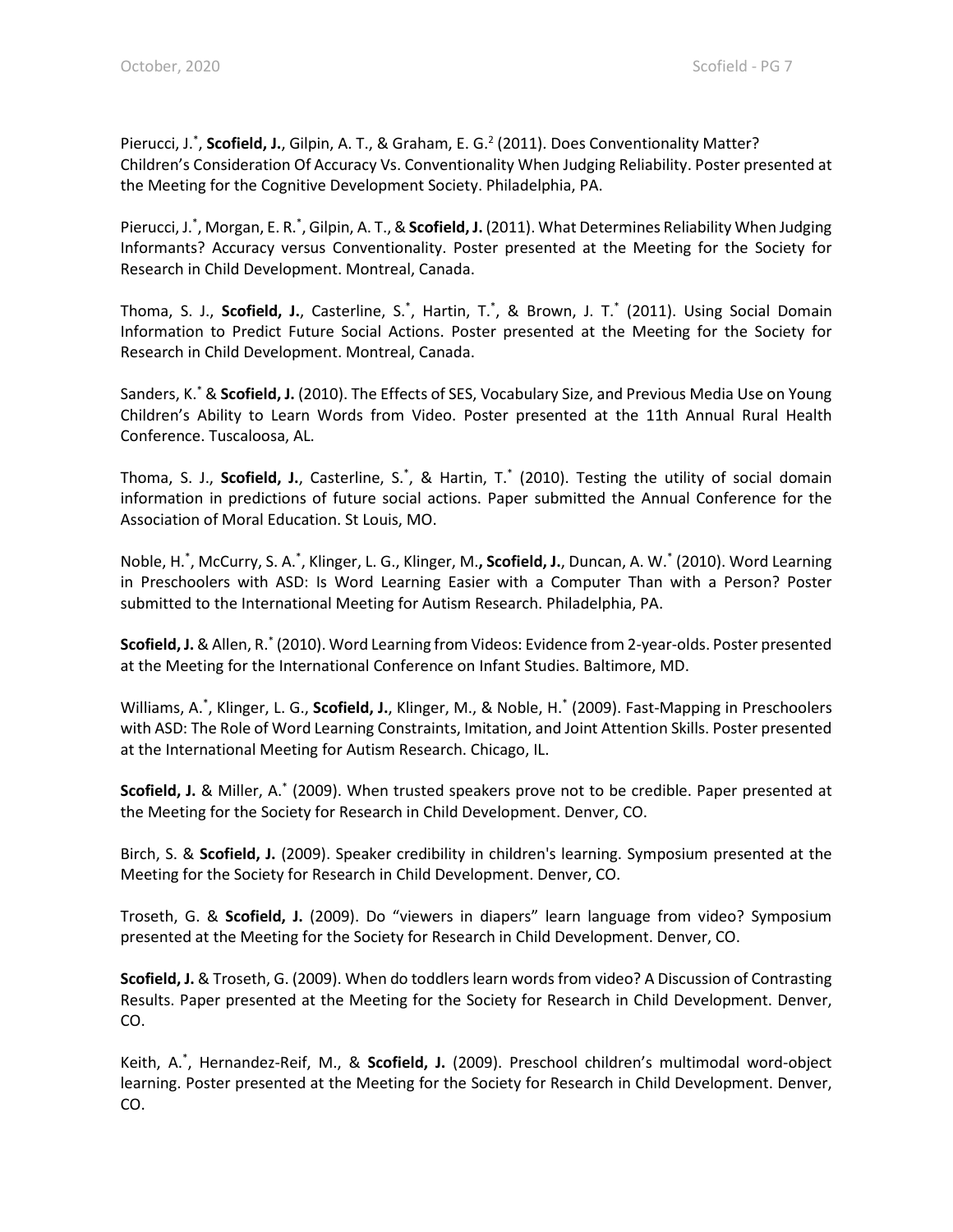Williams, A.\* & **Scofield, J.** (2009). Word learning in speaker-present and speaker-absent conditions. Paper presented at the Meeting for the Society for Research in Child Development. Denver, CO.

Scofield, J., Williams, A.<sup>\*</sup>, & Behrend, D. A. (2008). Learning Words from Videos: Extension and Exclusivity. Poster presented at the Meeting for the International Conference on Infant Studies. Vancouver, Canada.

Jernigan, S.\* , Witte, T., Stinnett, N., Usdan, S., & **Scofield, J**. (2007). Exposure to Domestic Violence: Its Long-term Impact on Coping and Self-esteem. Poster presented at the Meeting for the Association for Behavioral and Cognitive Therapies. Philadelphia, PA.

Williams, A.\* , Klinger, L. G. & **Scofield, J.** (2007). Is Joint Attention Necessary for Word Learning in Preschool Children with Autism Spectrum Disorders? Poster presented at the International Meeting for Autism Research. Seattle, WA.

Williams, A.\* & **Scofield, J.** (2007). Joint attention and referential intent in children's word learning. Poster presented at the Meeting for the Society for Research in Child Development. Boston, MA.

**Scofield, J.** & Foster, K.\* (2007). Understanding intentions in pretend identities, actions, and objects. Poster presented at the Meeting for the Society for Research in Child Development. Boston, MA.

**Scofield, J.** & Miller, A.\* (2007). How speaker reliability affects word learning. Poster presented at the Meeting for the Society for Research in Child Development. Boston, MA.

Behrend, D. A., Schwartz, R.<sup>\*</sup>, & Scofield, J. (2006). Linguistic Influences on Toddler's Inferences about an Actor's Intentions. Paper presented at the Meeting for the International Conference on Infant Studies. Kyoto, Japan.

Scofield, J., Behrend, D. A., Foster, K.<sup>\*</sup>, & Miller, A.<sup>\*</sup> (2006). Word Learning from Reliable and Unreliable Speakers. Poster presented to the Meeting for the International Conference on Infant Studies. Kyoto, Japan.

Scofield, J., Behrend, D. A., Williams, A.<sup>\*</sup>, & Marsden, S.<sup>\*</sup> (2006). Word Learning from Videos: Implications for Joint Attention and Word Learning? Poster presented at the Meeting for the International Conference on Infant Studies. Kyoto, Japan.

**Scofield, J.** & Williams, A.\* (2006). Joint Attention and Referential Intent in Children's Word Learning. Poster presented to the Meeting for the Midwestern Psychological Association. Chicago, IL.

**Scofield, J.** & Williams, A.\* (2006). Word Learning and Joint Attention: Implications for Autism Spectrum Disorder? Poster accepted to the Meeting for the Midwestern Psychological Association. Chicago, IL.

Akhtar, N. & **Scofield, J.** (2005). Re-thinking the role of joint attention in word learning. Symposium coorganized for the Meeting for the Society for Research in Child Development. Atlanta, GA.

**Scofield, J.** (2005). Word learning in the absence of joint attention. Paper presented at the Meeting for the Society for Research in Child Development. Atlanta, GA.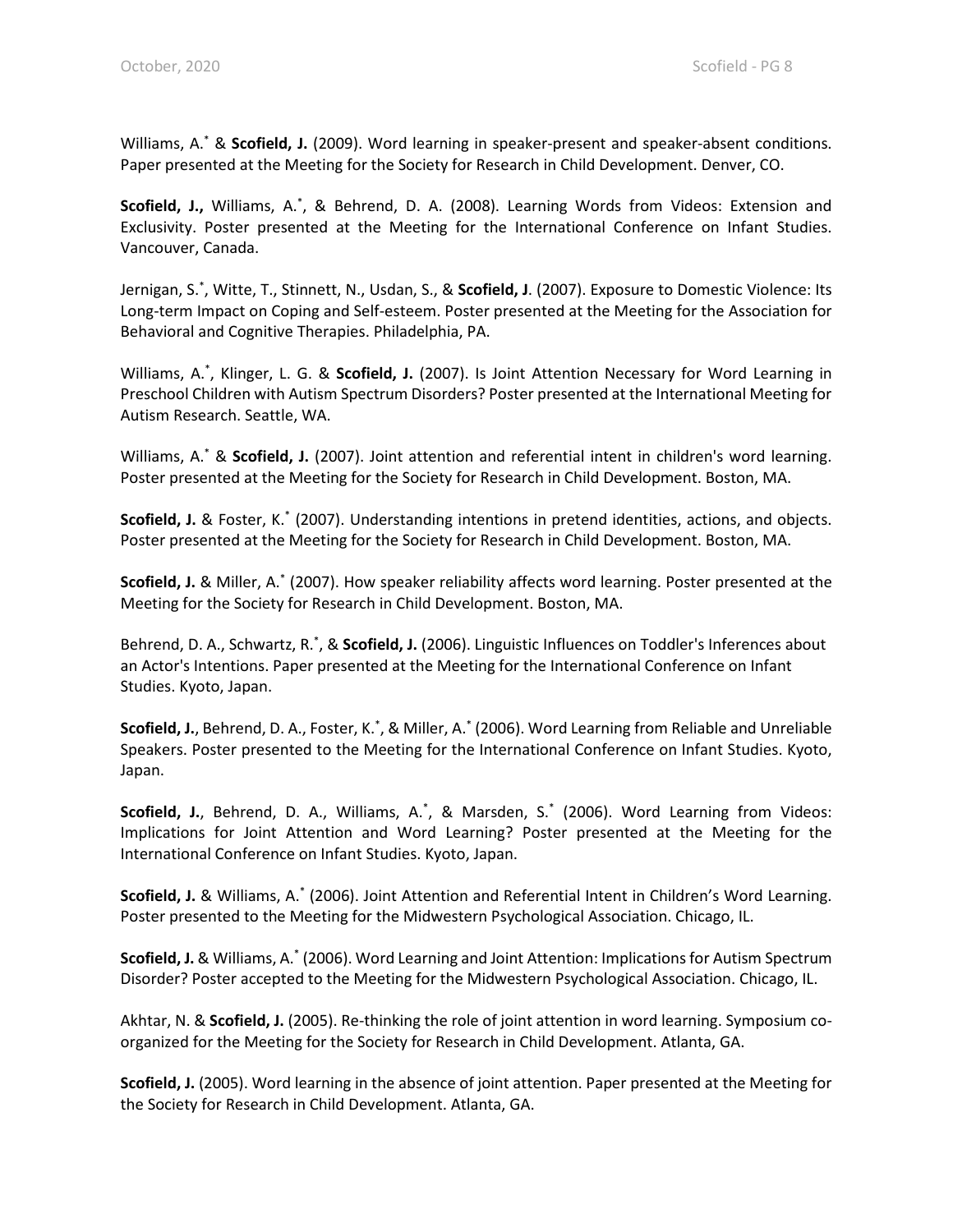**Scofield, J.** & Behrend, D. A. (2005). The role of intention in children's understanding of pretense. Poster presented at the Meeting for the Society for Research in Child Development. Atlanta, GA.

Behrend, D. A. & **Scofield, J.** (2005). Children use information about an actor's prior intentions during verb learning. Poster presented at the Meeting for the Society for Research in Child Development. Atlanta, GA.

**Scofield, J.** & Behrend, D. A. (2004). Word learning in the absence of joint attention. Poster presented at the International Conference on Infant Studies. Chicago, Illinois.

**Scofield, J.** & Behrend, D. A. (2003). Two-year-olds differentially disambiguate novel words and facts. Poster presented at the Meeting for the Society for Research in Child Development. Tampa, FL.

**Scofield, J.** & Behrend, D. A. (2002). Disambiguating the disambiguation effect: Children's disambiguation of novel words and facts. Poster presented at the Conference on Human Development. Charlotte, NC.

Martin, W., Reeves, A., **Scofield, J.**, & Lampinen, J. M. (2001). Glair, slype, and yean: Words every college student should know. Poster presented at the annual Meeting of the Midwestern Psychological Association. Chicago, IL.

**Scofield, J.** & Behrend, D. A. (2001). Get your word's worth: Children's negotiations of novel words and facts. Poster presented at the Meeting for the Society for Research in Child Development. Minneapolis, MN.

Behrend, D. A. & **Scofield, J.** (2001). The power of novel words on learning and extension. Paper presented at the Meeting for the Society for Research and Child Development. Minneapolis, MN.

Behrend, D. A., Kleinknecht, E. E., **Scofield, J.** & Wilcox, S. A. (2000). Child and parent contributions to early word and fact learning. Paper presented at the International Conference on Infant Studies. Brighton, England.

**Scofield, J.** & Behrend, D. A., & Kleinknecht, E. E. (1999). What's so special about word learning anyway. Poster presented at the Meeting of the Cognitive Development Society. Chapel Hill, NC.

Kleinknecht, E. E., Behrend, D. A., & **Scofield, J.** (1999). What's so special about word learning anyway? Poster presented at the Meeting for the Society for Research in Child Development. Albuquerque, NM.

## *Regional Student Presentations*

Gideon, L.<sup>\*</sup>, May, K. E.<sup>\*</sup>, & Scofield, J. (2019). The Role of Inhibitory Control in Syntactic Ambiguity Processing. Poster presentation at the Undergraduate Student Research Conference. UA.

DeAtkine, E., Linetsky, K., & **Scofield, J.** (2019). Children's Beliefs about the Controllability of Thoughts, Actions, and Feelings. Poster presentation at the Undergraduate Student Research Conference. UA.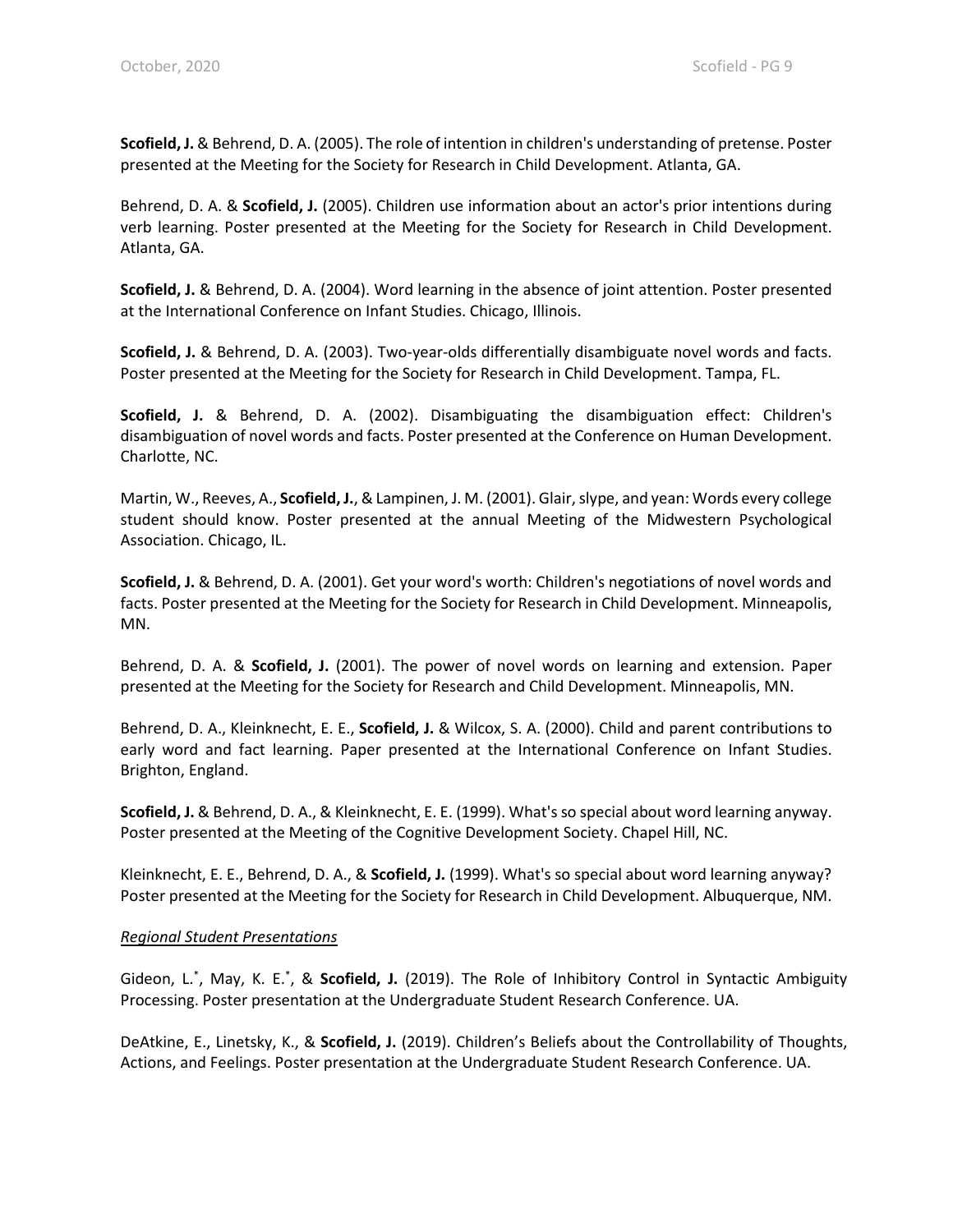Stelmach, A., Stager, C., & **Scofield, J.** (2019). Children Do Not Always Disambiguate Contrasting Words. Poster presentation at the Undergraduate Student Research Conference. UA.

Parente, A. G., Stager, C., Mickler, J. & **Scofield, J.** (2018). Adults' Judgments of Contrasting Words. Poster presentation at the Undergraduate Student Research Conference (2<sup>nd</sup> Place). UA.

Stager, C. (2017). Point to the Tog. Three Minute Thesis Competition (Top 15). UA.

Ricciardi, C., Hulsey, H., & **Scofield, J.** (2016). The effect of temporary, transgressor related factors on moral judgment. Poster presentation at the Undergraduate Student Research Conference. UA.

Savage, S. (2015). What not to swear: Children use of bad words. Three Minute Thesis Competition (Top 15). UA.

Hulsey, H., **Scofield, J.**, & Buhr, A. (2014). Startle Response to Auditory Stimuli. Poster presentation at the Undergraduate Student Research Conference. UA.

Savage, S.\* & **Scofield, J.** (2014). Learning what Not to Say. Poster presented at the 15th Annual Rural Health Conference. Tuscaloosa, AL.

Tharani, S., Clausen, A., & **Scofield, J.** (2014). Children's Trust in Testimony in the Formation of Opinions. Poster presentation at the Undergraduate Student Research Conference (4<sup>th</sup> Place). UA.

Medders, H., Still, K., & **Scofield, J.** (2014). Language and Shape in Children's Categorization: A multimodal approach. Poster presentation at the Undergraduate Student Research Conference. UA.

Mathis, E., Tharani, S., & **Scofield, J.** (2013). Children's Trust in Testimony and the Formation of Opinions. Poster presentation at the Undergraduate Student Research Conference. UA.

Lee, A. & **Scofield, J.** (2013). Children's Multimodal Disambiguation. Poster presentation at the Undergraduate Student Research Conference. UA.

Ray, A., Nichols, A., Erstine, K., & **Scofield, J.** (2013). Children's Understanding of Object Naming and Function. Poster presentation at the Undergraduate Student Research Conference. UA.

Nichols, A., Erstine, K., Fowler, J., & **Scofield, J.** (2012). Children's Understanding of Object Naming and Function. Poster presentation at the Undergraduate Student Research Conference. UA.

Turner, A. & **Scofield, J.** (2012). Children's Multimodal Disambiguation. Poster presentation at the Undergraduate Student Research Conference. UA.

Morgan, R., Pierucci, J., **Scofield, J.**, & Gilpin, A. (2011). What Determines Reliability When Judging Informants? Accuracy versus Conventionality. Poster presentation at the Undergraduate Student Research Conference. UA.

Montgomery, J. & **Scofield, J.** (2011). Preschoolers Ability to Distinguish between Lying and Ignorance. Poster presentation at the Undergraduate Student Research Conference. UA.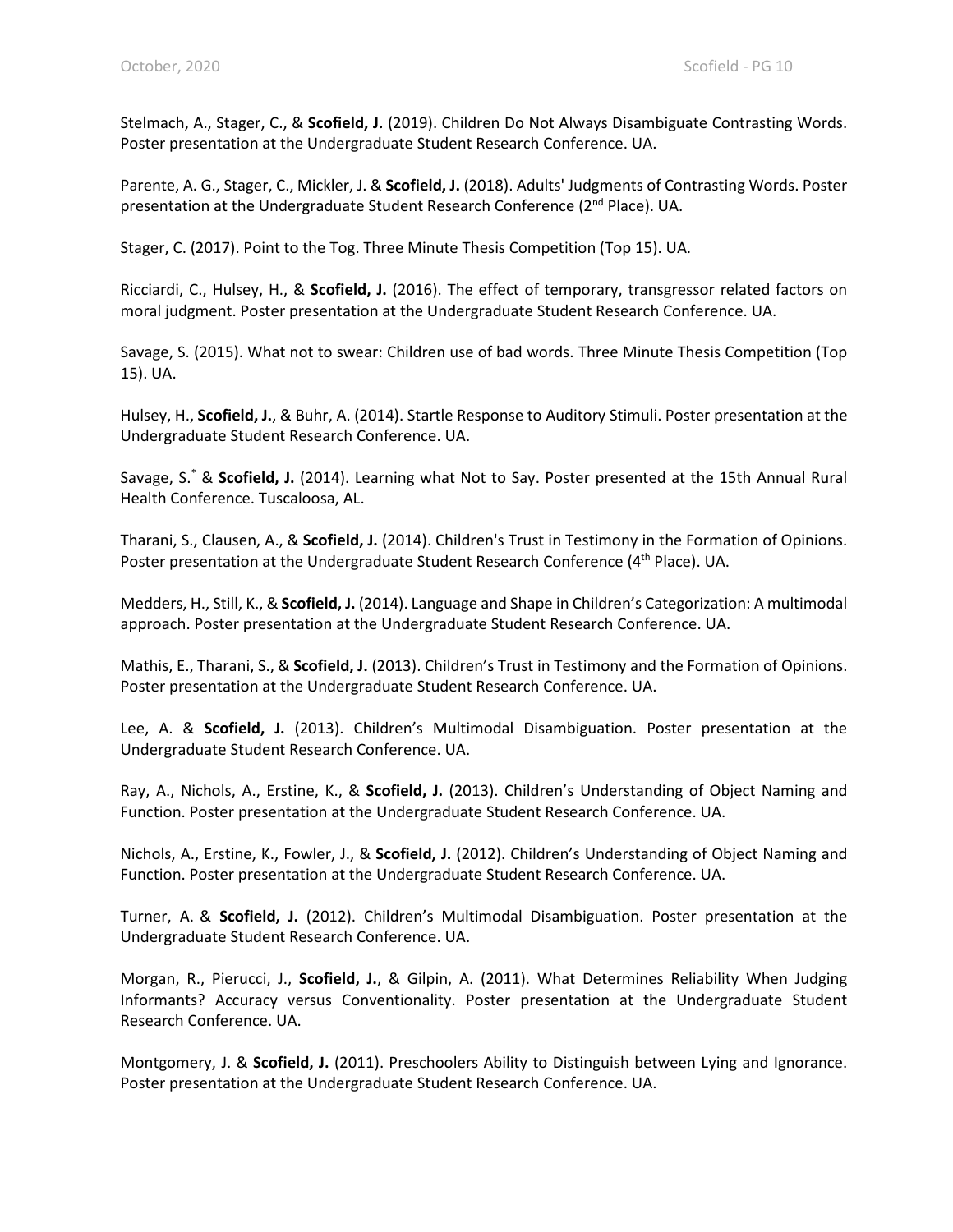Bell, H., Powell, M., Sanders, K., & **Scofield, J.** (2011). Screen media use in rural children. Oral presentation at the Undergraduate Student Research Conference. UA.

Powell, M., Bell, H., Sanders, K., & **Scofield, J.** (2011). Video word learning in rural children. Poster presentation at the Undergraduate Student Research Conference. UA.

Washington, T., Sanders, K., & **Scofield, J.** (2010). Factors Related to Children's Video Word Learning. Oral presentation at the Undergraduate Student Research Conference. UA.

Davis, K., Pouncey, M., & **Scofield, J.** (2010). Do children use past actions to determine the future reliability of an actor? Poster presentation at the Undergraduate Student Research Conference. UA.

Morgan, R., Pierucci, J., Gilpin, A. T., & **Scofield, J.** (2010). Who Do Children Trust: Accuracy versus Conventionality. Poster presentation at the Undergraduate Student Research Conference. UA.

Brown, T., Casterline, S., Thoma, S. & **Scofield, J.** (2010). Does the Past Predict the Future? Children and Adult's Use of Past Social Actions to Predict Future Social Actions. Poster presentation at the Graduate Student Research Conference. UA.

Sanders, K., Washington, T., & **Scofield, J.** (2010). Factors Related to Word Learning of Children Via Video. Oral presentation at the Graduate Student Research Conference. UA.

Pierucci, J., Morgan, R., Gilpin, A. T., & **Scofield, J.** (2010). How Children Judge Whether an Informant is Reliable: Accuracy versus Conventionality. Poster presentation at the Graduate Student Research Conference. UA.

Leslie, A. & **Scofield, J.** (2010). The Consequences of Reversing and Not Reversing Trust. Oral presentation at the Graduate Student Research Conference. (3rd Place) UA.

Freeman, G., Cummings, J. & **Scofield, J.** (2010). Can Children Learn and Retain Multiple Words? Poster presentation at the Graduate Student Research Conference. UA.

Washington, T. & **Scofield, J.** (2009). Screen Media Use in Young Children. Oral presentation at the Undergraduate Student Research Conference (2<sup>nd</sup> Place). UA.

Hartin, T., Thoma, S. J. & **Scofield, J.** (2009). Understanding Social Rules: The Case of Morals and Conventions. Oral presentation at the Undergraduate Student Research Conference (1st Place). UA.

Noble, H., McCurry, S., Klinger, L., Klinger, M., & **Scofield, J.** (2009). Word Learning in Pre-school Children with ASD in the Absence of Joint Attention. Poster presentation at the Undergraduate Student Research Conference (1st Place). UA.

Casterline, S., Thoma, S., & **Scofield, J.** (2009). Adults Perceptions of Social Actions. Oral presentation at the Graduate Student Research Conference. UA.

Fields, B. & **Scofield, J.** (2009). Written Word Learning. Oral presentation at the Graduate Student Research Conference. UA.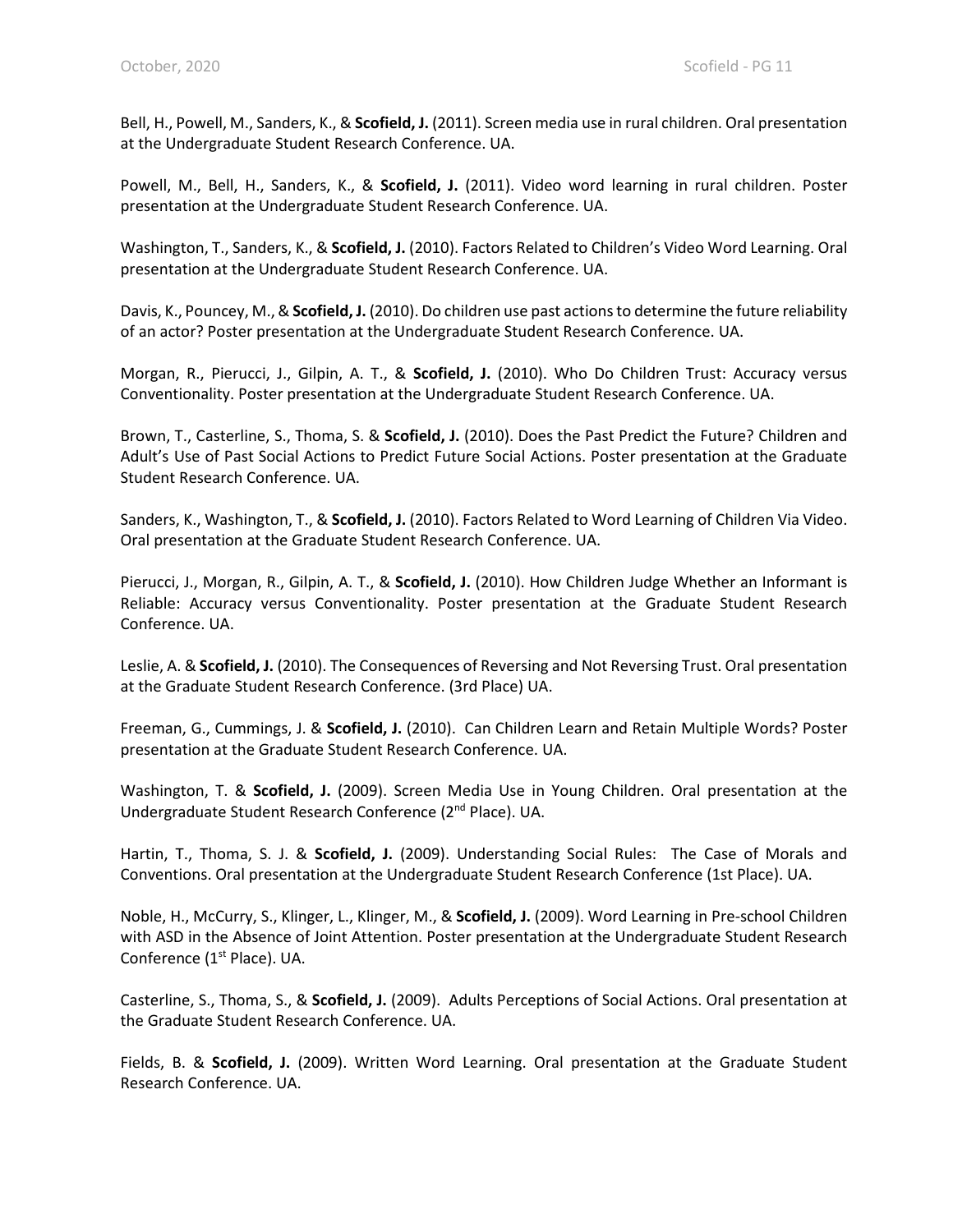Hartin, T., Miller, A., & **Scofield, J.** (2008). Do Movement or Proximity Help Children Learn Words? Oral presentation at the Undergraduate Student Research Conference (3rd Place). UA.

Keith, A. & **Scofield, J.** (2008). Preschool Children's Multimodal Word-Object Learning. Oral presentation at the Undergraduate Student Research Conference (1st Place). UA.

Miller, A. & **Scofield, J.** (2008). Do Children Trust Reliable over Unreliable Speakers? Oral presentation at the Undergraduate Student Research Conference. UA.

Allen, R. & **Scofield, J.** (2008). Can 2-year-olds Reliably Produce Words Learned from Videos? Oral presentation at the Graduate Student Research Conference. UA.

Lose, K., Keith, A., Hernandez-Reif, M., & **Scofield, J.** (2008). Preschool Children's Multimodal Word-Object Learning. Poster presentation at the Graduate Student Research Conference. UA.

Williams, A. & **Scofield, J.** (2008). Can Children Learn New Words and Apply Word Learning Strategies in the Absence of a Speaker? Oral presentation at the Graduate Student Research Conference. UA.

Love, R. & **Scofield, J.** (2004). Word learning in the absence of joint attention. Oral presentation at the Graduate Student Research Conference (Refereed). UA.

#### *Invited Research Presentations*

**Scofield, J.** (2007). Children's Word Learning from Present and Absent Speakers. Oral presentation at the University of Pennsylvania, Philadelphia, PA.

#### **Media**

UA Dialog, Feature Print Story: Learning the Language (Fall, 2014). Also featured on website (November, 2014), Link - http://dialog.ua.edu/2014/11/learning-the-language/

WVUA Radio, Interview Segment: Watching for Delays in Early Development (October, 2014).

UA Matters, Expert Advice Column: Watching for Signs of Language Delay in Your Child (October, 2014). Link - http://uanews.ua.edu/2014/10/ua-matters-watching-for-signs-of-language-delay-in-your-child/

UA Research Magazine, Feature Story: Learning the Language (Fall, 2014; Spring 2015). Also featured on UA.EDU home page (October, 2014), Link - http://research.ua.edu/2014/10/learning-the-language/

UA Matters, Expert Advice Column: Preparing for a New School Year (May, 2014). Link http://uanews.ua.edu/2014/05/ua-matters-preparing-for-a-new-school-year/

Crimson White, Newspaper Quote: Students Research Child Development on Campus (April, 2013). Link - http://cw.ua.edu/article/2013/04/students-research-child-development-on-campus

UA Research Magazine, Brief Story: Preschool Potty Mouth (Spring, 2014).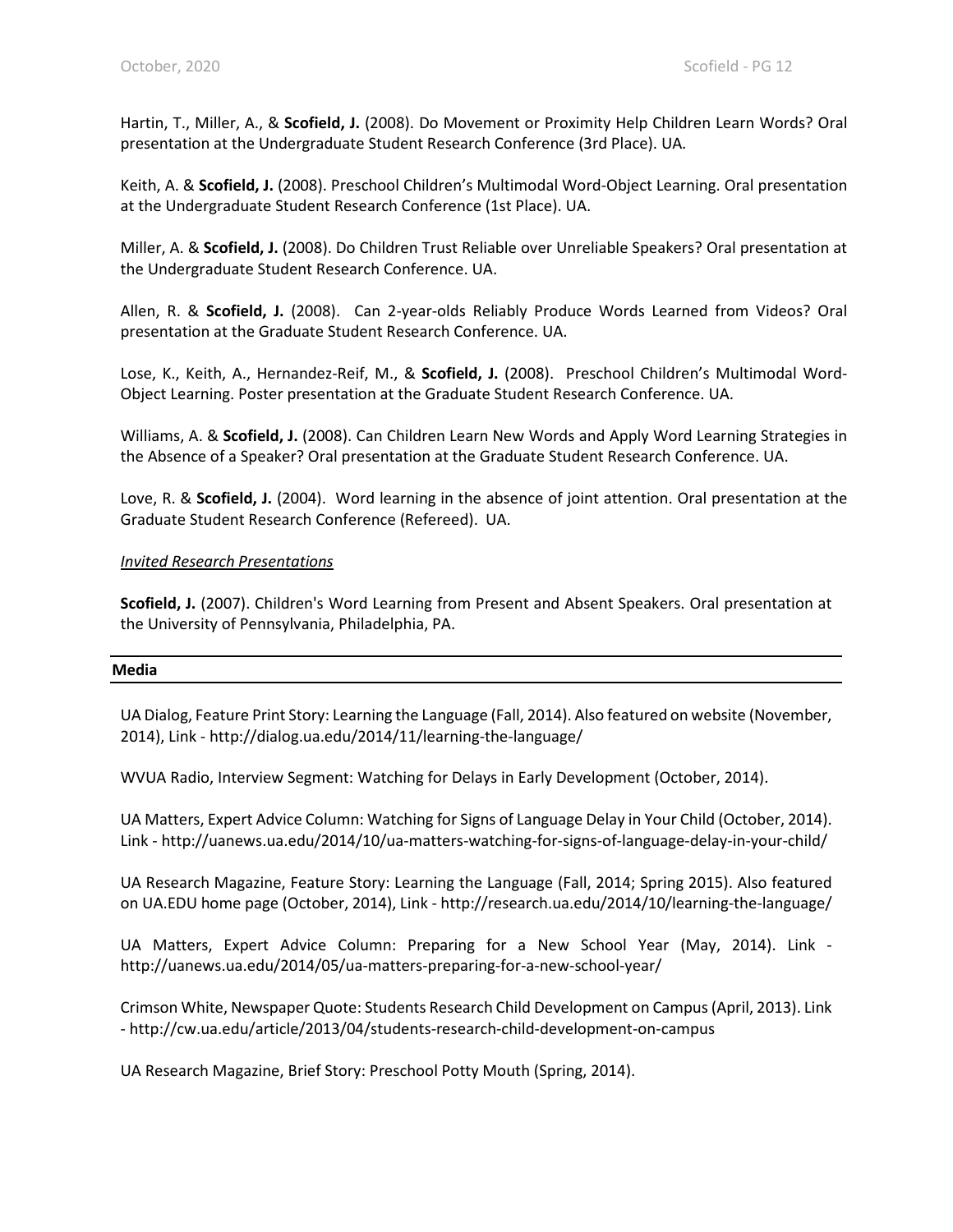CBS 42 Interview (Birmingham, AL): Overcoming Anxiety in Sending Kids to Kindergarten (August, 2009).

CBS 42 Interview (Birmingham, AL): College Anxiety (August, 2009).

WVUA TV News, Interview Segment: Christmas Gift Ideas for Young Children (December, 2006).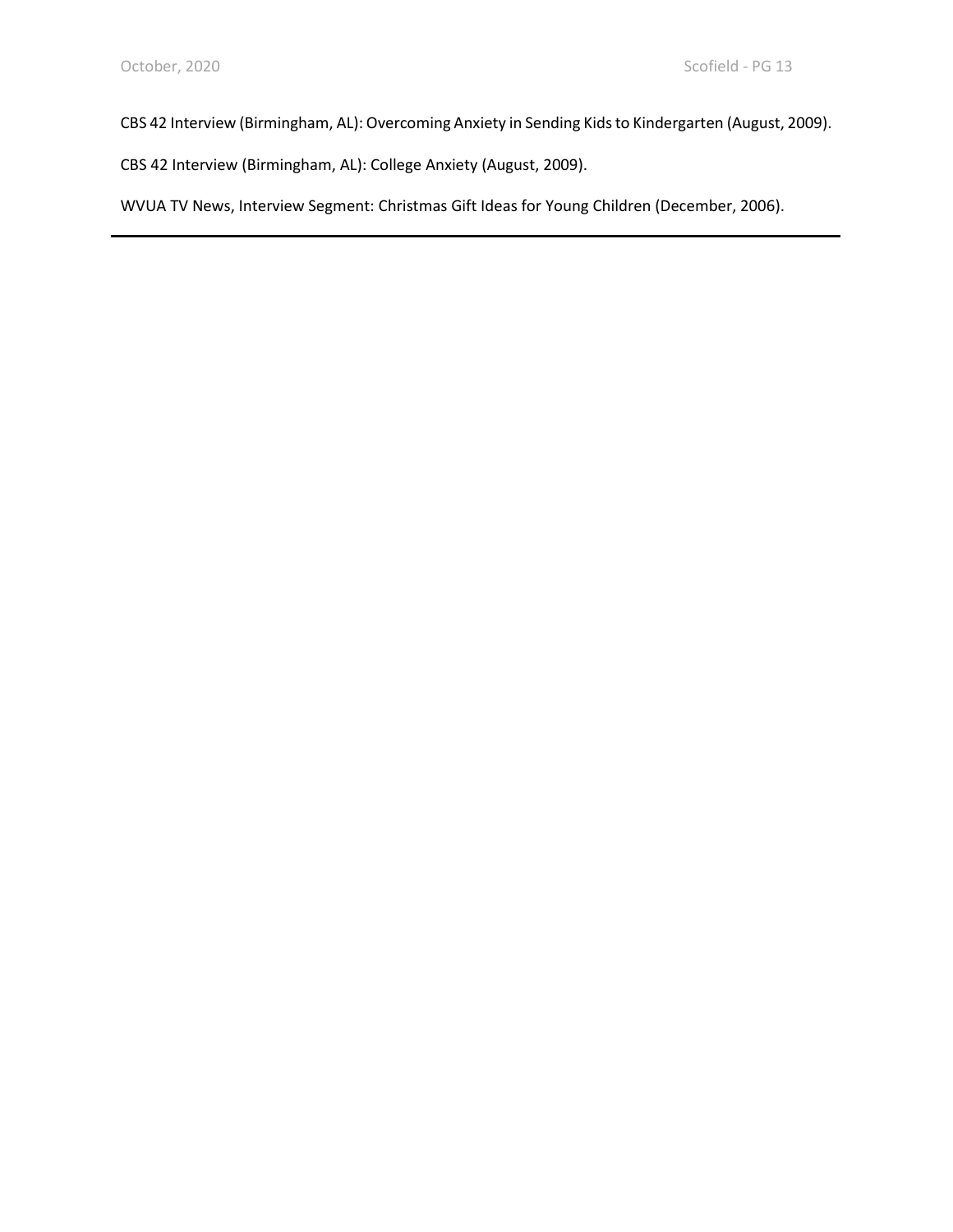#### **TEACHING**

#### Undergraduate Course | Graduate Course

#### **Instructor of Record**

**HD 101/Honors HD 101U – Lifespan Human Development**: HD 101 is a survey of physical, cognitive, social, and emotional development across the lifespan. It is a lecture-based course which includes 3 exams, 3 projects, and 1 research paper. The projects are designed to provide real-world examples of topics or concepts discussed during lectures and the paper is intended to be an introduction to the kind of rigorous scientific research that underlies those topics or concepts. Students generally rate the course positively and compliment the quality of the content and the presentation. This course has been recognized for using innovative technology. This course fulfills a University Core requirement in the Social and Behavioral Sciences and serves students from across campus in a variety of majors. It is taught each semester.

| Course        | Year          | Enrollment      | Response Rate | Instructor Rating (5=best) |
|---------------|---------------|-----------------|---------------|----------------------------|
| HD 101        | 2003-2020     | $M = 144$       | $M = 64%$     | $M = 4.53$                 |
|               | (33 sections) | (Range: 50-292) |               | (Range: 4.19-4.76)         |
| <b>Honors</b> | 2010-2017     | $M = 21$        | M=71%         | $M = 4.69$                 |
| HD 101        | (8 sections)  | (Range: 15-30)  |               | (Range: 4.40-4.92)         |

"Dr. Scofield is an excellent, clear, engaging, precise instructor who keeps the students' attention during the entire class period. He is always willing to help and even holds study sessions before exams. I have asked him for help after class before, and he was very patient and very easy to understand. I recommend him to any future HD 101 student."

-Anonymous Student (Fall, 2012)

**HD 501/601G – Child Development**: HD 501 is a graduate survey of child development. It is a lecturebased course which includes 2 exams and 1 research proposal. The research proposal is intended to provide an opportunity to generate new ideas by consolidating existing theory or research findings. Students generally rate the course positively and compliment the quality of the content and the presentation. This course is required for many masters and doctoral programs and thus serves students from across campus from a variety of disciplines. It is taught each Fall semester.

| Course  | Year          | Enrollment    | Response Rate | Instructor Rating (5=best) |
|---------|---------------|---------------|---------------|----------------------------|
| HD      | 2006-2020     | $M=20$        | $M = 54%$     | $M = 4.25$                 |
| 501/601 | (13 sections) | (Range: 8-29) |               | (Range: 3.00-4.83)         |

"I really enjoyed Dr. Scofield as an instructor. His enthusiasm for the material was much appreciated. Additionally, he had a good way of explaining different things (i.e. material, assignment expectations, etc.) to students. His sense of humor also added something positive to the course!"

-Anonymous Student (Fall, 2012)

**HD 500G – Lifespan Development**: HD 500 is a graduate survey of human development. It is a lecturebased course which includes 2 exams and 1 research proposal. The research proposal is intended to provide an opportunity to generate new ideas by consolidating existing theory or research findings.

| Course | Year | Enrollment | Response Rate | Instructor Rating (5=best) |
|--------|------|------------|---------------|----------------------------|
|--------|------|------------|---------------|----------------------------|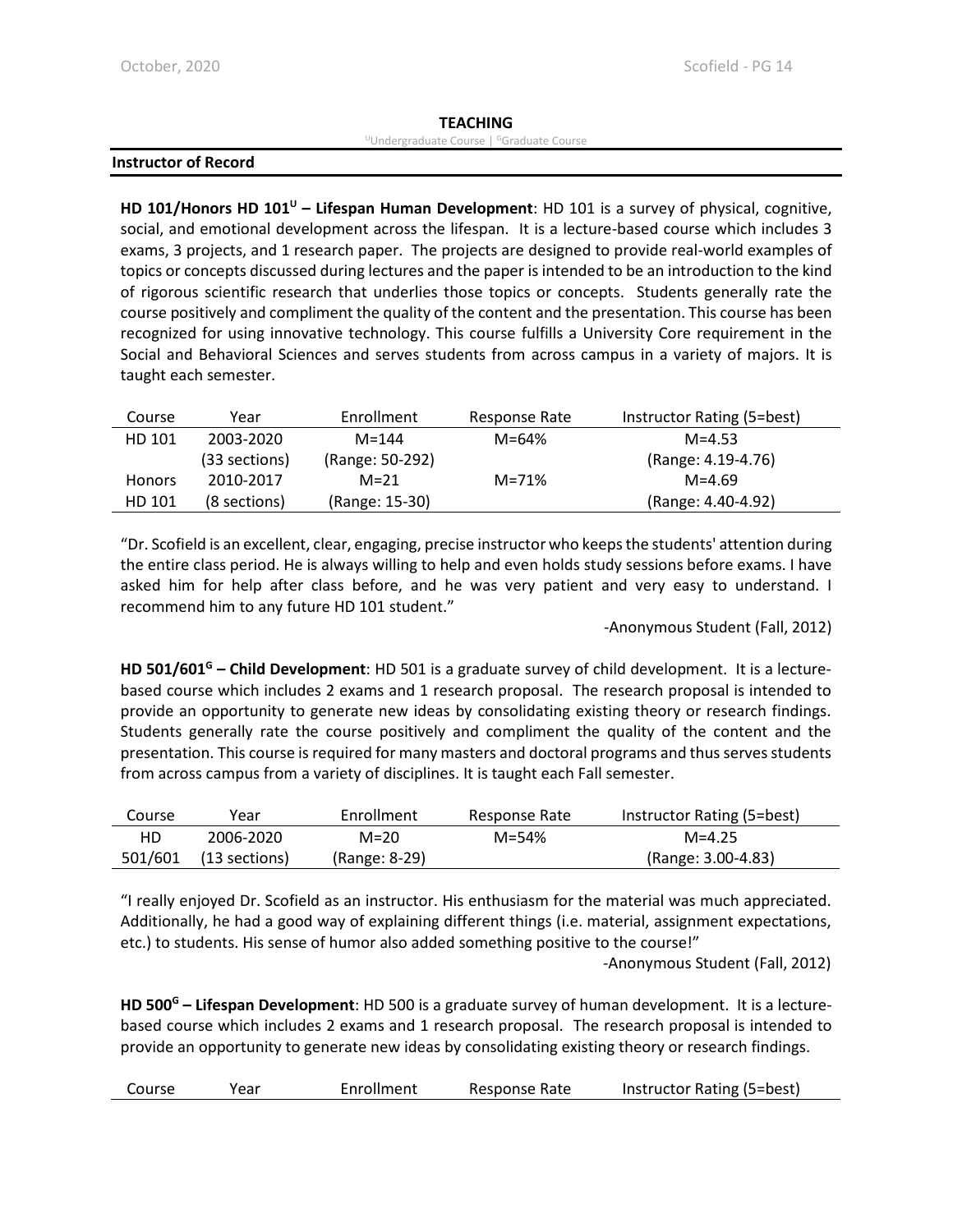| HD 500 | 2017-2019    | $M=15$        | $M = 54%$ | $M = 4.46$         |
|--------|--------------|---------------|-----------|--------------------|
|        | (3 sections) | (Range: 8-22) |           | (Range: 4.13-4.75) |

#### *Additional Courses Taught in Human Development and Family Studies*

Freshman Learning Community: Busting Child Development Myths  $U$  (Fall, 2010 & Spring, 2011) Cognitive Development $U/G$  (Summer Interim, 2005)

#### *Courses Taught in Psychology*

General Psychology<sup>U</sup> (Fall, 2000 & Spring, 2001) Introduction to Statistics<sup>U</sup> (Summer, 2000 & Spring, 2002) Infancy and Early Childhood<sup>U</sup> (Fall, 2001 & Spring, 2002) Childhood and Adolescence<sup>U</sup> (Fall, 2001 & Spring, 2002)

#### **Teaching Awards and Presentations**

#### *Teaching Awards*

**Scofield, J.** (2012). The Joseph S. Rowland Teaching Excellence Award is awarded annually to recognize teaching excellence in the College of Human Environmental Sciences (University of Alabama).

**Scofield, J.** (2003). Roland H. Waters Award is awarded annually to recognize outstanding potential as a teacher of psychology (University of Arkansas).

#### *Invited Teaching Presentations*

**Scofield, J.** (2010). Integrating Facebook, YouTube, and Other Web 2.0 Technologies into the Classroom: What Works and What Doesn't. Poster presented at Faculty Technology Showcase Hosted by the Faculty Resource Center and the Technology and Learning Taskforce. The University of Alabama.

**Scofield, J.** (2008). Extending the Classroom with Every Day Technology. Oral presentation at the UA System Teaching with Technology Scholars Institute. The University of Alabama.

#### **Student Dissertations and Theses**

#### *Dissertations Chaired*

Stager, C.<sup>+</sup> Familiarity Effects in Parent-Child Interactions of Word Learning. Dissertation Committee Chair, Educational Psychology.

Cummings, J. (2013). Moral Development in Children with Autism Spectrum Disorder. Dissertation Committee Chair, Educational Psychology.

#### *Dissertation Committees*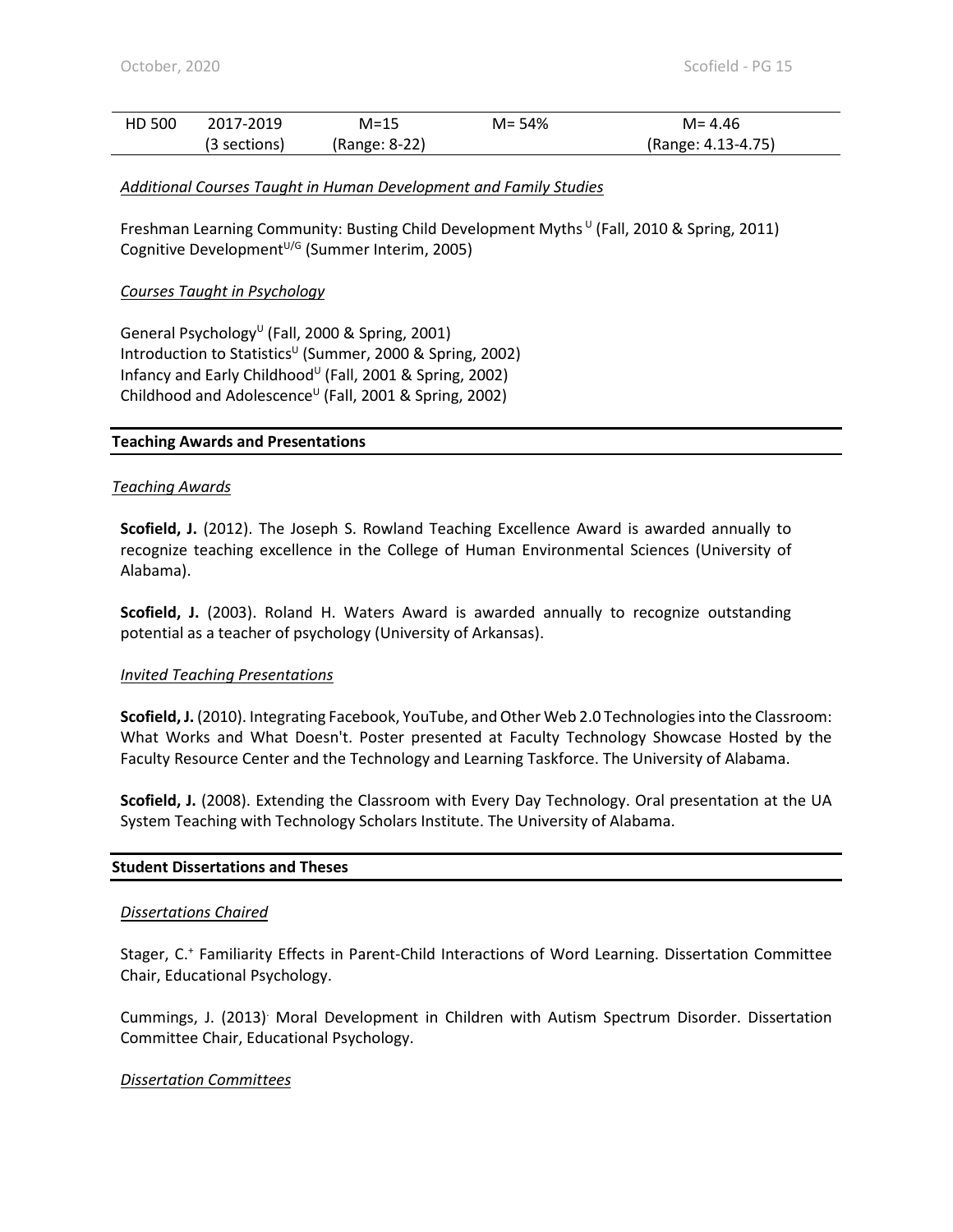Rivera, B.+ The ERP Effect of Shared Components During Fraction Matching. Dissertation Committee Member, Educational Psychology.

Robinson, T. (2020). The Impact of Spatial Boundaries on Wayfinding and Landmark Memory: A Developmental Perspective. Dissertation Committee Member, Psychology.

Jami, P.<sup>+</sup> Cultural Effect on Trait and Intergroup Empathy: Cross-cultural Comparison of Iranians, American, and Bicultural Iranians. Dissertation Committee Member, Educational Psychology.

Kerr, S. (2018). Developing an Intermediate Concept Measure for Teaching. Dissertation Committee Member, Educational Psychology.

Poole, T. (2017). An investigation of the psychological construction of learning-related confusion and its role in complex reasoning performance. Dissertation Committee Member, Educational Psychology.

Liu, Wei. (2016). Chinese College Students' Gratitude and Moral Judgment. Dissertation Committee Member, Educational Psychology.

Faught, G. (2016). Modeling the Relationships Among Sustained Attention, Short-Term Memory, and Language in Down Syndrome. Dissertation Committee Member, Psychology.

Dong, Y. (2015). Feeling and Thinking: Towards a Developmental Account of the Moral/Conventional Distinction. Dissertation Committee Member, Educational Psychology.

Young, J. (2015). Developmental differences in repeated visual search as modulated by signal to noise ratio. Dissertation Committee Member, Psychology.

Jiang, H. (2014). Describing and testing a measure of Confucian ethics: A preliminary validity study. Dissertation Committee Member, Educational Psychology.

Collin, B. (2014). Does Character Gender Influence Parent Preferences for Advice on Hypothetical Moral Dilemmas? Dissertation Committee Member, Educational Psychology.

McInnis, M. (2014). The Relation Between Empathy and Theory of Mind in Preschool: The Case of Fantasy Orientation*.* Dissertation Committee Member, Psychology.

Derriso, A.(2014). Autonomy support and gender in US ninth-grade science classrooms: Exploring a selfdetermination model of motivation using national IES data. Dissertation Committee Member, Educational Psychology.

Pierucci, J. (2013). Parent Scaffolding in Children with Autism Spectrum Disorder. Dissertation Committee Member, Psychology.

Loveall, S. (2013). Readings Skills in Down Syndrome: An Examination of Orthographic Knowledge. Dissertation Committee Member, Psychology.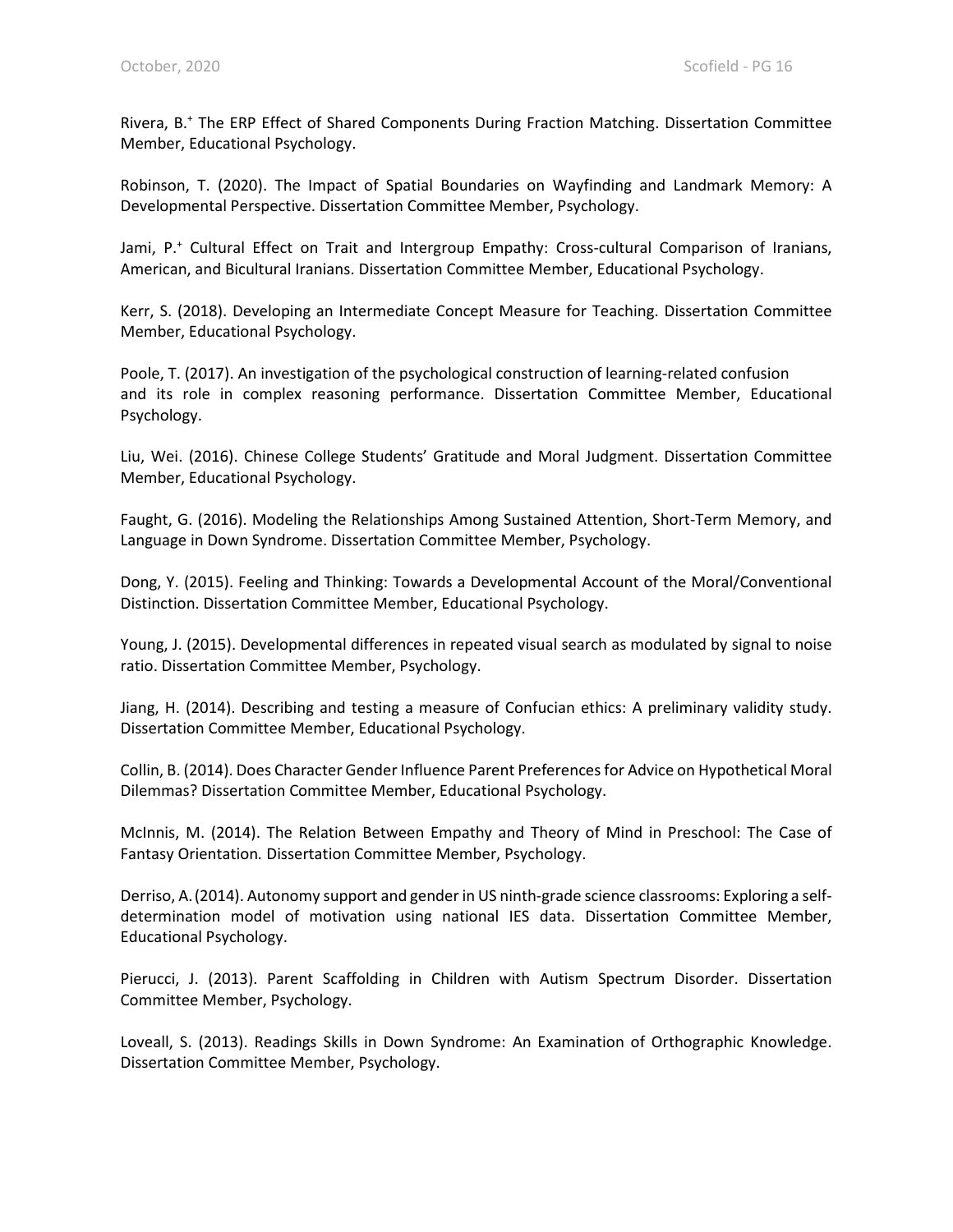Smith, D. (2011). Which Components of Joint Attention Help and Hinder Children with Autism Learn to New Words? Dissertation Committee Member, Psychology (UAB).

Mechler, H. (2010). The role of affect in moral judgment development and political attitudes. Educational Psychology. Dissertation Committee Member, Educational Psychology.

Williams, A. (2009). Word Learning in Children with Autism Spectrum Disorders: Investigating the Effects of Word Learning Constraints, Joint Attention, and Imitation. Dissertation Committee Member, Psychology.

#### *Master's Theses Chaired*

Davila, L. (2020). Children's Information Sharing from Accurate and Inaccurate Sources. Thesis Committee Chair, HDFS.

Chapman, M. (2016). Does group membership affect children's judgments of social transgressions? Thesis Committee Chair, HDFS.

Savage, S. (2016). What Not to Swear: How Do Children Learn Bad Words? Thesis Committee Chair, HDFS.

Williams, L. (2015). Children's Evaluations of Moral and Conventional Retaliations. Thesis Committee Chair, HDFS.

Carter, V. (2014). Do maternal warmth and maternal risky sexual behavior predict intergenerational teenage pregnancy across time? Thesis Committee Chair, HDFS.

Simpson, A. (2013). Impact of Teacher Beliefs, Education, Experience and Training on Quality Child Care. Thesis Committee Chair, HDFS.

Thorn, J. (2012). Judging the Victims and Beneficiaries of Social Actions. Thesis Committee Chair, HDFS.

Sanders, K. (2011). Individual Differences in Rural Children's Video Word Learning. Thesis Committee Chair, HDFS.

Leslie, A. (2010). The Consequences of Reversing Trust or Not Reversing Trust. Thesis Committee Chair, HDFS.

Fields, B. (2009). Written Word Learning. Thesis Committee Chair, HDFS.

Allen, R. (2008). Word Learning from Videos: Evidence from 2-year-olds. Thesis Committee Chair, HDFS.

Hardy, L. (2008). The Early Start Sign Language Program: Using Sign Language to Advance Language Development in Young Children. Non-Thesis Committee Chair, HDFS.

### *Master's Thesis Committees*

Hanle, L.+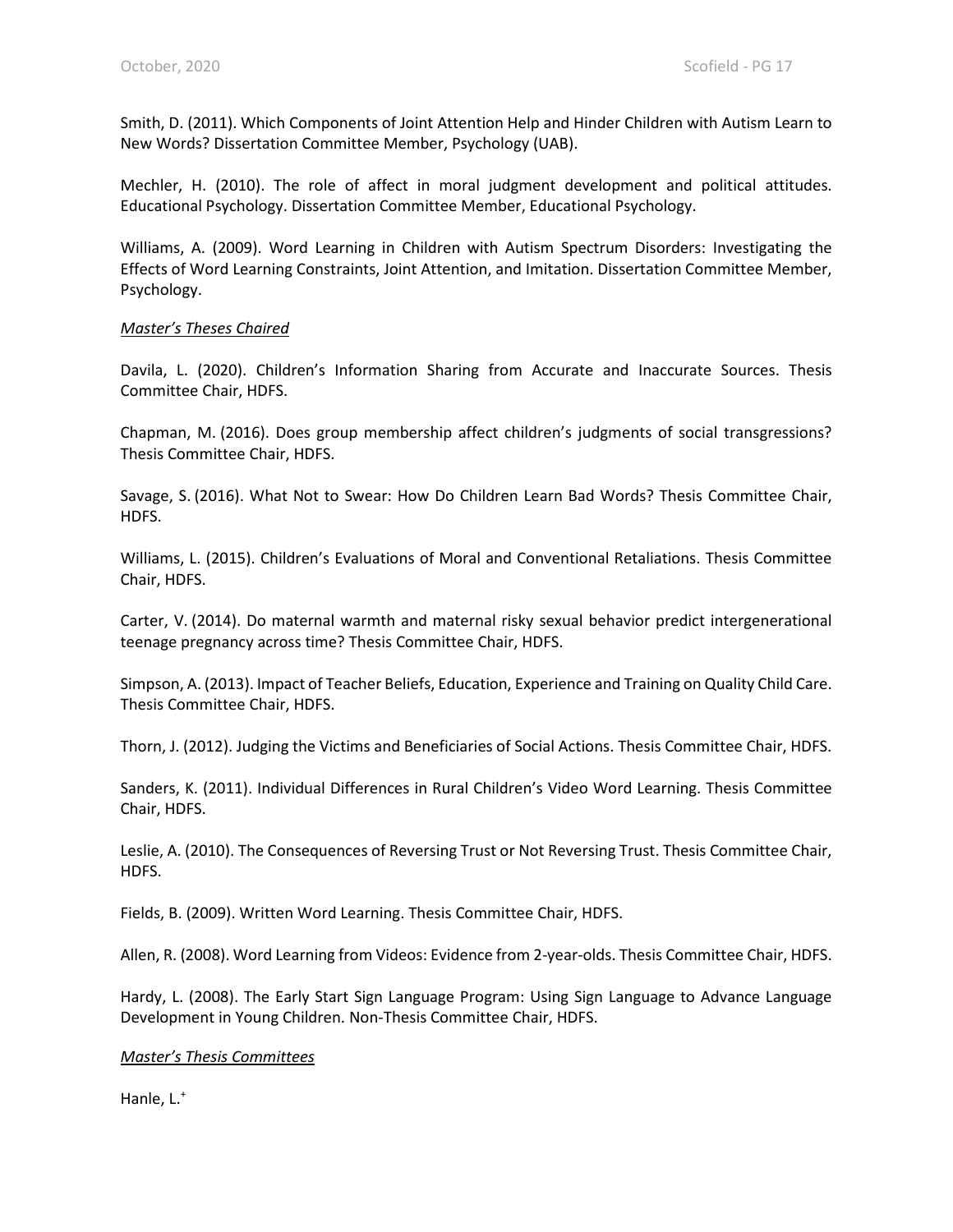Stone, T.+ The Early Literacy Beliefs of Parents of Preschool Children. Thesis Committee Member, HDFS.

Miller, J. (2020). Early intervention effects on gesture use in young children with ASD: A national inquiry. Thesis Committee Member, Speech Pathology.

Bustos, L. (2020). The Effects of Military Specific Stressors on Military-Dependent Youth's Attachment: The Role of Mother's Perceived Nurturance. Thesis Committee Member, HDFS.

Hawkins, H. (2019). Attitudes of Stuttering in the Social Networks of People who Stutter. Thesis Committee Member, Speech Pathology.

Gungordu, N. (2017). Affective and Cognitive Empathy in University Students: A Cross-cultural Study. Thesis Committee Member, Educational Psychology.

Treleaven, S. (2017). Contributing Factors to Stuttering Development in Preschool-Age and School-Age Children. Thesis Committee Member, Speech Pathology.

Davis, F. (2016). Differences in Affect through Medical Play. Thesis Committee Member, HDFS.

Ungvary, S. (2016). Explaining the Aggression-Victimization Link: Social-Cognitive and Psychophysiological Mechanisms. Thesis Committee Member, Psychology.

Meyer, B. (2015). Weighing the evidence: How observations influence children's belief in a novel fantastical entity. Thesis Committee Member, Psychology.

Rice, M.+ The Effect of Massage and Reading on Preschool Children's Sleep Difficulty and Problem Solving. Thesis Committee Member, HDFS.

Carper, L. (2015). Infant and Toddler Vocal Behavior. Thesis Committee Member, HDFS.

Chiarelli, C. (2015). The Effects of Focused Stimulation, Vertical Structuring, and Expansion on Verbal Language in Young Minimally-verbal Children with Autism Spectrum Disorder. Thesis Committee Member, Speech Pathology.

Faught, G. (2014). Auditory and Sustained Visual Attention in Down Syndrome. Thesis Committee Member, Psychology.

Martin, M. (2014). A Factor Analytic Study of Emotional and Non-emotional Lateralized Perceptual Tasks. Thesis Committee Member, Psychology.

Turner, C. (2014). Physiological Responses of Children with ASD in the Presence of a Stranger. Thesis Committee Member, Speech Pathology.

Granger, J. (2013) Using Music to Facilitate Infant Word Learning. Thesis Committee Member, HDFS.

Barton, K. (2013). Children's Literacy Encouraged Through Literature Themes. Thesis Committee Member, HDFS.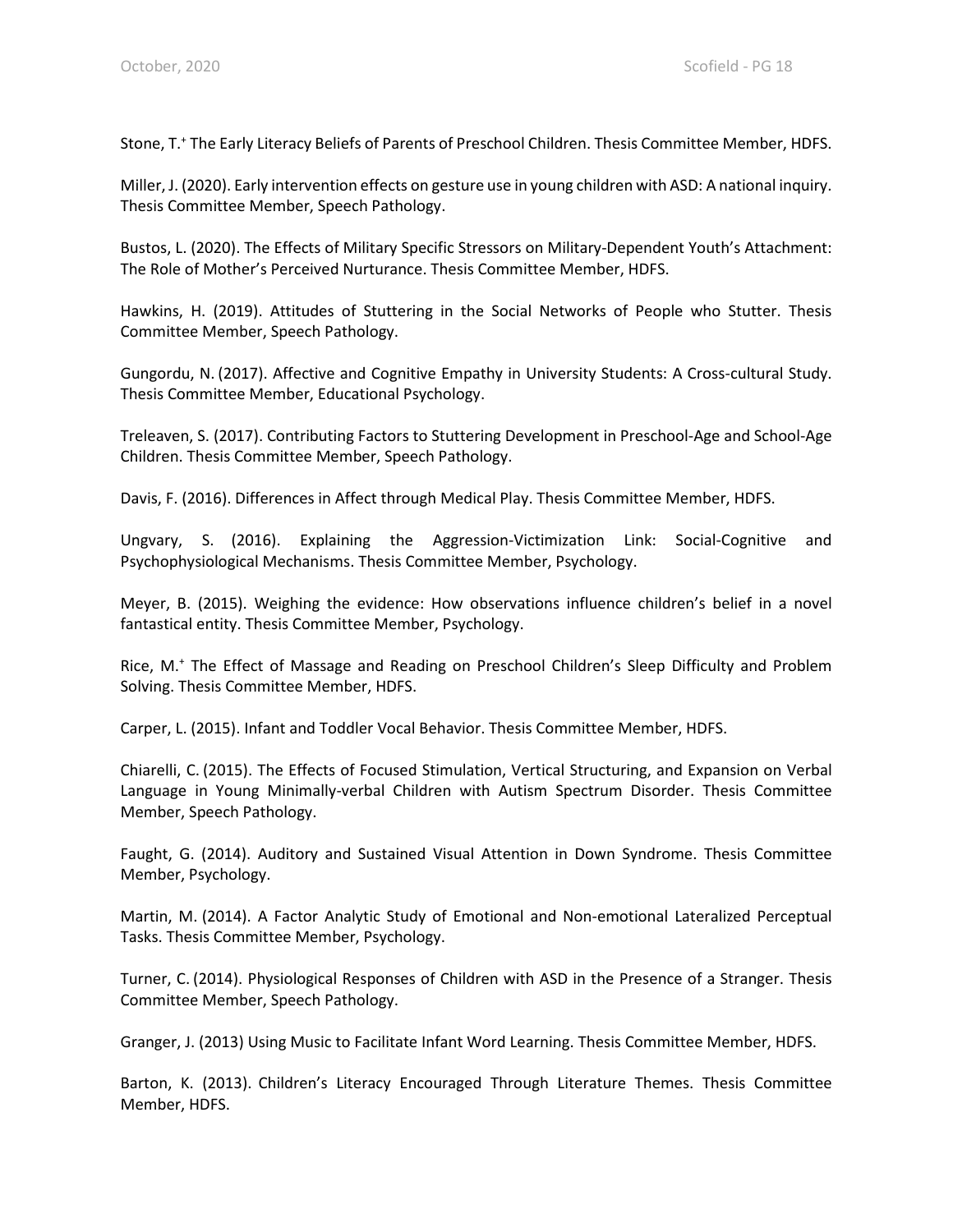Thomas, A. (2013). Finding the Refrigerator and the Oven in the Kitchen: Goal Oriented Search in Contextual Cueing. Thesis Committee Member, Psychology.

Aguilar, C. (2013). Common Practices of Speech-Language Pathologists in Bilingual Assessment and Intervention: A Thesis Proposal. Thesis Committee Member, Speech and Hearing.

Phillips, A. (2012). Developmental Trajectory of Explicit Learning in Down Syndrome. Thesis Committee Member, Psychology.

Young, J. (2012). Children's Selective Attention in Contextual Cueing. Thesis Committee Member, Psychology.

McInnis, M. (2012). The Bully in My Mind: Investigating Children with Mean Imaginary Companions. Thesis Committee Member, Psychology.

Powell, P. (2011). Impaired Classical Fear Conditioning in Persons with Autism Spectrum Disorders. Thesis Committee Member, Psychology.

McCurry, S. (2011). Measuring Prototype Formation Ability in Toddlers with ASD and Typical Development Using a Matching to Sample Task. Thesis Committee Member, Psychology.

Pierucci, J. (2011). The Relationship between Executive Functions and Fantasy Orientation. Thesis Committee Member, Psychology.

Loveall, S. (2010). Nonword Reading as an Indicator of Orthographic Learning. Thesis Committee Member, Psychology.

Dains, N. (2010). Cognitive Processing of Educational Television Messages by Children. Thesis Committee Member, Telecommunication and Film.

Kendrick, A. (2009). Teacher Directed Play versus Natural Play in the Playground and Preschool Children. Thesis Committee Member, HDFS.

Gibson, Z. (2008). Categorization vs. Association: Reconciling Automatic and Controlled Processes for False Memories in Autism. Thesis Committee Member, Psychology.

Mussey, J. (2008). Decision-Making Skills in Autism Spectrum Disorders: Performance on the Iowa Gambling Task. Thesis Committee Member, Psychology.

Jordan, E. (2007). Childhood corporal punishment experiences: Recollections of black young adults and white young adults. Thesis Committee Member, HDFS.

Jernigan, S. (2007). Exposure to domestic violence: Its long-term impact on coping and self-esteem. Thesis Committee Member, HDFS.

Williams, A. (2007). Can Children With Autism Spectrum Disorders Learn Language in Minimal Conditions of Joint Attention? Thesis Committee Member, Psychology.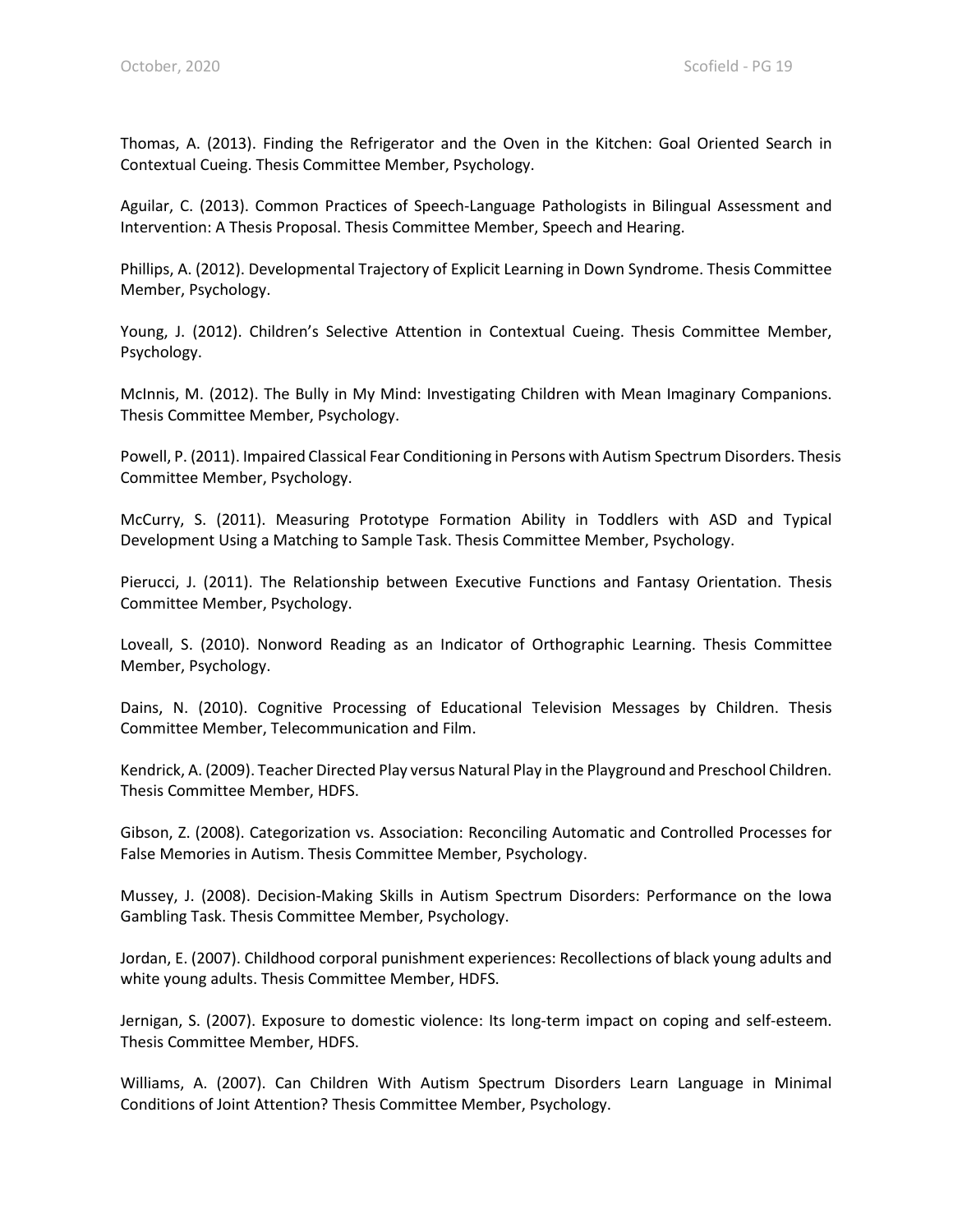Horton, C. (2005). Maternal verbal scaffolding: Language learning environments for twelve-month-old infants. Thesis Committee Member, Human Development and Family Studies.

Pohlig, R. (2003). Upright and inverted facial prototype formation in autism. Thesis Committee Member, Psychology.

#### *Undergraduate Honor's Theses Chaired*

Evans, R.<sup>+</sup> Effect of Parent-Child Interaction on Toddler Word Learning in Object Play. Honor's Thesis Chair, Psychology.

Ricciardi, C. (2016). The effect of temporary, transgressor related factors on children's moral evaluations. Honor's Thesis Chair, Psychology.

Medders, H. (2014). Multimodal categorization: Categorizing things you can't see. Honor's Thesis Chair, Psychology.

Mathis, E. (2013). Children's Willingness to Trust Facts and Opinions. Honor's Thesis Chair, Psychology.

Gros, E. (2012). Do Children Believe that People "Get What They Deserve"? Honor's Thesis Chair, Psychology.

Graham, E. G. (2012). Word Unlearning: What Happens When Children Must Correct A Word Learning Error? Honor's Thesis Chair, Psychology.

Montgomery, J. (2011). Preschoolers Ability to Distinguish between Lying and Ignorance. Honor's Thesis Chair, Psychology.

Davis, K. (2010). Do Children Use Past Actions to Determine the Future Reliability of an Actor? Honor's Thesis Chair, Psychology.

Keith, A. B. (2009). Multimodal Word Learning in Preschool Children. Honor's Thesis Chair, Psychology.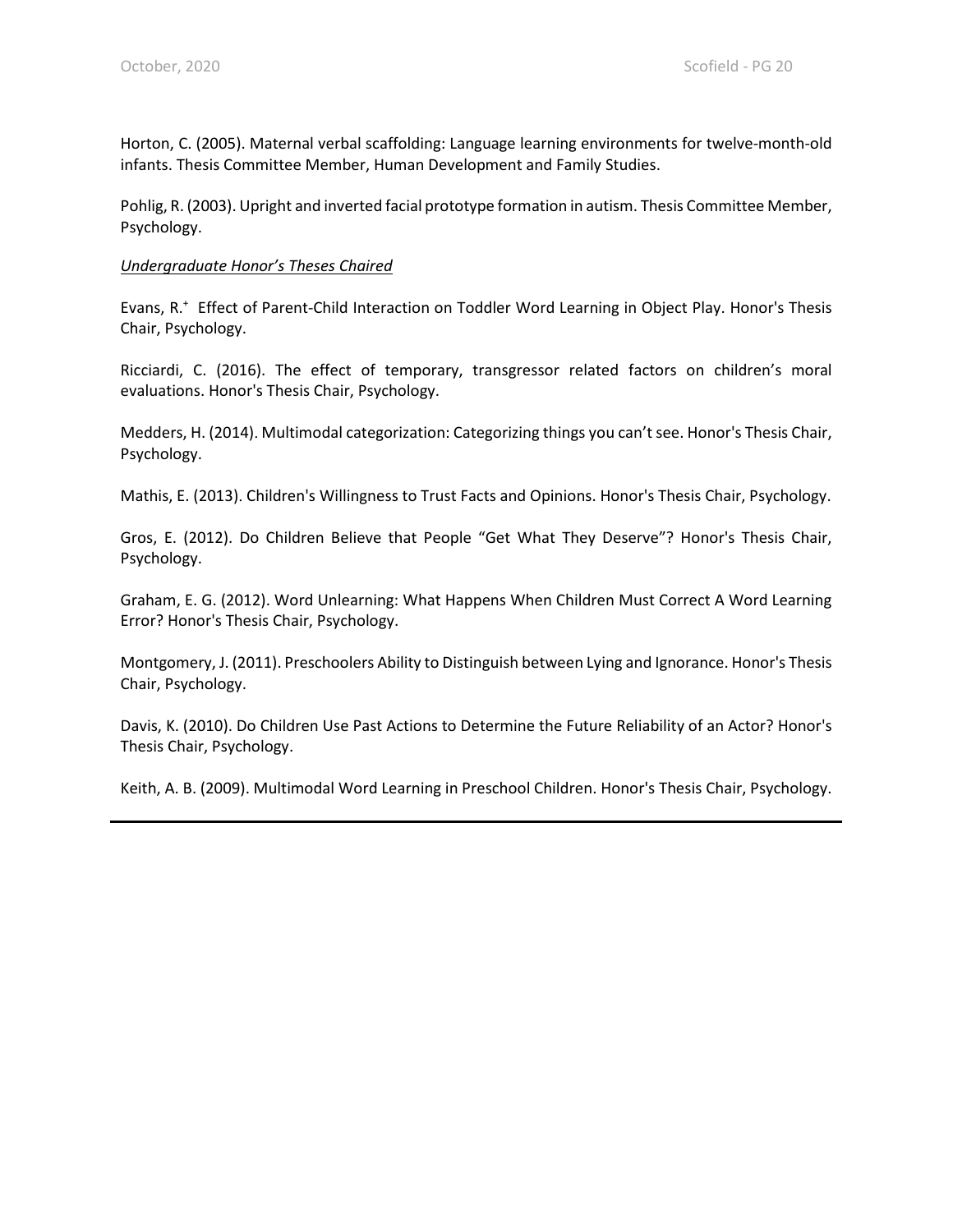#### **SERVICE**

#### +Ongoing

#### **University Service**

## *Academic Committees Search Committees*

#### **UNIVERSITY**

Honors College External Faculty Advisory Committee (2020-22)+ General Education Taskforce (2020) - *Critical Thinking Sub-committee* Internationalization Lab, Steering Committee (2018-19) Honors College Review Committee (2018-19) Research Grants Committee (2016-19) Faculty Senate (2012-14) *- Financial Affairs Sub-Committee - Faculty & Senate Governance Sub-Committee* Research Advisory Committee (2012-15), **Chair** (2014-15) Graduate Faculty (2003<sup>+</sup>)

## **COLLEGE**

Promotion & Tenure, (2017-21)+ , **Chair** (2018-21) Research Committee, (2011-19), **Chair** (2013-18) Academic Bankruptcy (2017-19) Graduate Studies Committee (2006-10) Public Relations Committee (2011-13) Alumni Survey Coordinator (2010<sup>+</sup>)

## **DEPARTMENT**

Research Enhancement, Chair (2018<sup>+</sup>) HD 101 Coordinator (2010<sup>+</sup>) Strategic Plan Committee, **Chair** (2013-17) Advising Committee (2008-16), **Chair** (2008-14) Children's Program Projects Committee, **Chair**  $(2005<sup>+</sup>)$ 

## **OTHER**

Education Psychology, Ph.D., HDFS Representative (2005<sup>+</sup>) Developmental Science Core Faculty (2007<sup>+</sup>) Blackburn Institute, Fellows Selection Committee Developmental Ph.D. Planning Committee CHES Ambassadors Selection Committee Howell's Fund Committee (UArk)

## **UNIVERSITY**

UA (Associate Vice President for Research) UA (Provost/Vice President for Academic Affairs)

## **COLLEGE**

HES (Dean) HES (Endowed Research Chair)

## **DEPARTMENT**

HDFS, **Co-Chair** (Family Studies, Assistant Professor) HDFS, **Co-Chair** (Early Childhood, Assistant Professor) HDFS (Open Position, Assistant/Associate Professor) HDFS (Child Life, Assistant Professor) Psychology (Developmental, Assistant Professor) HDFS, **Co-Chair** (Department Head, Open Rank) HDFS, **Co-Chair** (Child Development, Open Rank) HDFS, **Chair** (Department Head) HDFS, **Chair** (Social Development, Open Rank) HDFS, **Chair** (Cognitive Development, Open Rank) HDFS, **Chair** (Open Position, Open Rank)

## **OTHER**

Educational Psychology (Educational Neuroscience, Assistant Professor) Educational Research (Center Director) HES (Consumer Sciences, Assistant/Associate Professor) Communicative Disorders/Psychology (Speech-Language Pathologist, Autism Clinic) Educational Psychology (Statistics, Assistant Professor) Psychology (Developmental, Assistant Professor) Psychology Hiring Committee, Student Representative (UArk)